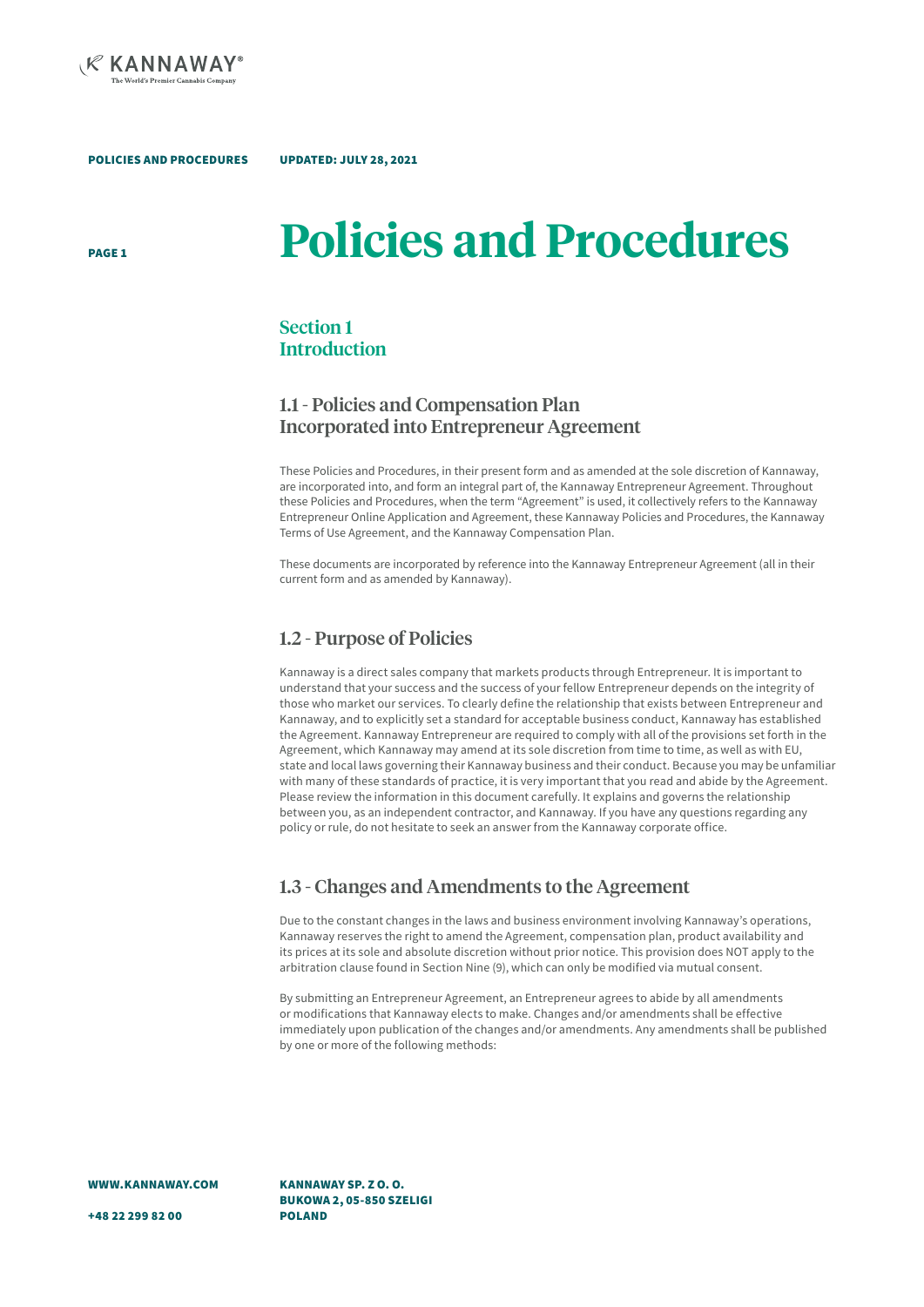

- **PAGE 2 a.** Posting on Kannaway's official website:
	- b. Electronic mail (email);
	- c. Inclusion in Company periodicals;
	- d. Inclusion with commissions or bonus checks;
	- e. Or special mailings.

The continuation of an Entrepreneur's Kannaway business or an Entrepreneur's acceptance of bonuses or commissions constitutes acceptance of any and all changes and/or amendments. Further, an Entrepreneur's rights under the Agreement are subject to an Entrepreneur meeting all obligations under the Agreement.

### 1.4 - Delays

Kannaway shall not be responsible for delays or failures in performance of its obligations when performance is made commercially impracticable due to circumstances beyond its reasonable control. This includes, without limitation, strikes, labor difficulties, riot, war, fire, death, curtailment of a party's source of supply, government decrees or orders, and acts of God.

## 1.5 - Policies and Provisions Severable

If any provision of the Agreement, in its current form or as may be amended, is found to be invalid, or unenforceable for any reason, only the invalid portion(s) of the provision shall be severed and the remaining terms and provisions shall remain in full force and effect and shall be construed as if such invalid or unenforceable provision never comprised a part of the Agreement.

## 1.6 - Waiver

Kannaway never gives up its right to insist on compliance with the Agreement and with the applicable laws governing the conduct of a business. No failure of Kannaway to exercise any right or power under the Agreement or to insist upon strict compliance by an Entrepreneur with any obligation or provision of the Agreement, and no custom or practice of the parties at variance with the terms of the Agreement, shall constitute a waiver of Kannaway's right to demand exact compliance with the Agreement. Waiver by Kannaway can be affected only in writing by an authorized officer of Kannaway. Kannaway's waiver of any particular breach by an Entrepreneur shall not affect or impair Kannaway's rights with respect to any subsequent breach, nor shall it affect in any way the rights or obligations of any other Entrepreneur.

WWW.KANNAWAY.COM

+48 22 299 82 00

KANNAWAY SP. Z O. O. BUKOWA 2, 05-850 SZELIGI POLAND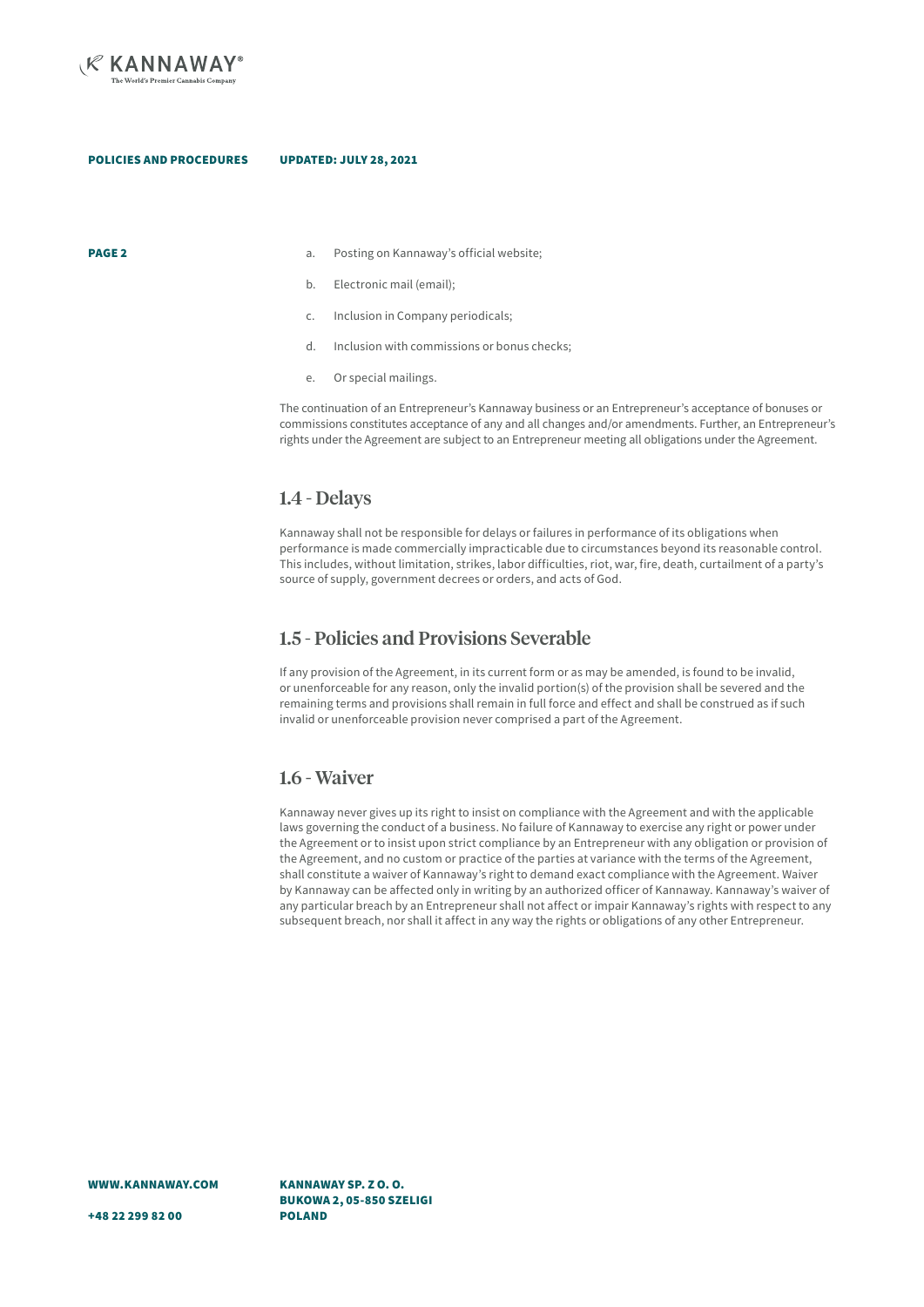

PAGE 3

POLICIES AND PROCEDURES UPDATED: JULY 28, 2021

### Section 2 Becoming an Entrepreneur

### 2.1 - Requirements to Become an Entrepreneur

To become a Kannaway Entrepreneur, each applicant must:

- a. Be at least 18 years of age;
- b. Reside in the 50 United States, Territories, or Countries officially opened by Kannaway;
- c. Have a valid national insurance number or VAT number;
- d. Submit an accepted Kannaway Entrepreneur Application and Agreement.
- e. Kannaway reserves the right to reject any applications for a new Entrepreneur or applications for renewal.

## 2.2 - Renewals and Expiration of an Entrepreneur Agreement

If an Entrepreneur allows his or her position to expire due to nonpayment, an Entrepreneur will lose any and all rights to his or her downline organization unless an Entrepreneur re-activates within 60 days following the expiration of the agreement. If the former Entrepreneur re-activates within the 60-day time limit, an Entrepreneur will resume the rank and position held immediately prior to the expiration of an Entrepreneur agreement.

However, such Entrepreneur's paid as level will not be restored unless he or she qualifies at that payout level in the new month. An Entrepreneur is not eligible to receive commissions for the time period that an Entrepreneur's agreement was expired.

Any Entrepreneur who was terminated or whose agreement has expired and lapsed the 60day grace period is not eligible to reapply for a Kannaway business for 6 months following the expiration of an Entrepreneur agreement.

## 2.3 - Entrepreneur Benefits

Once an Entrepreneur Application and Agreement has been accepted by Kannaway, the following benefits are available to the new Entrepreneur.

2.3.1 -Entrepreneur that enroll in Kannaway are allowed to:

- a. Sell Kannaway products to retail customers and receive profit from these sales
- b. Receive periodic Kannaway literature and other Kannaway communications
- c. Build a network of Entrepreneur and participate in the Kannaway Compensation Plan

WWW.KANNAWAY.COM

KANNAWAY SP. Z O. O. BUKOWA 2, 05-850 SZELIGI POLAND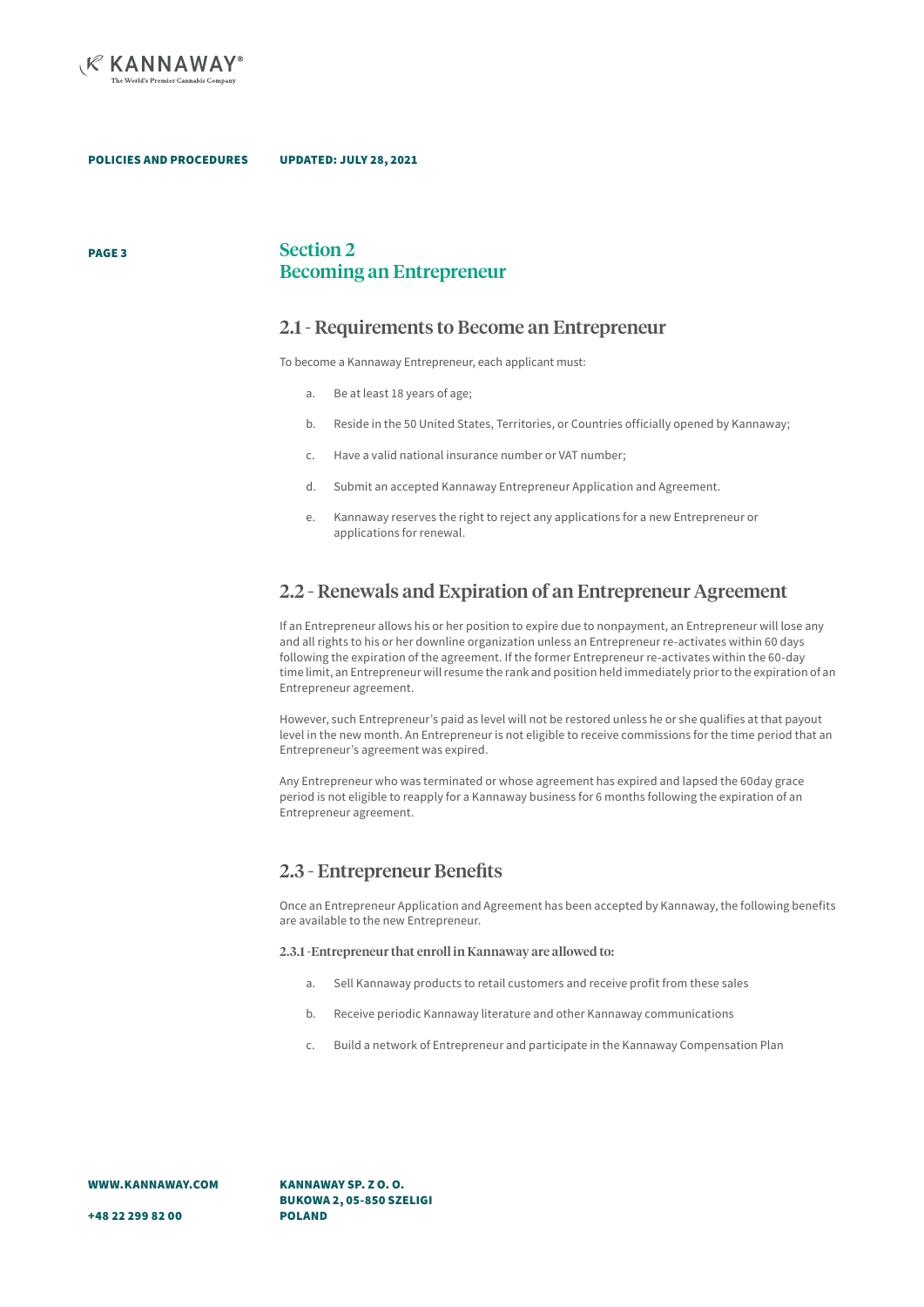

PAGE 4

### 2.4 - Resident Status

If an Entrepreneur is unable to prove their legal residency, citizenship, or legal right to do business in the country where they have enrolled as an Entrepreneur, Kannaway may declare their Entrepreneur Agreement void from its inception. Entrepreneur may only enroll to be an Entrepreneur in an authorized country.

## Section 3 Code of Ethics

Kannaway has made a commitment to provide the finest direct sales experience backed by impeccable service to its Entrepreneur. In turn, Kannaway expects Kannaway Entrepreneur to reflect that image in their relationships with Customers and fellow Entrepreneur.

As a Kannaway Entrepreneur, you are expected to operate your business according to the highest standards of integrity and fair practice. Failure to comply with the Code of Ethics can result in your termination as a Kannaway Entrepreneur. The Code of Ethics, therefore, states:

An Entrepreneur shall:

- a. Conduct their business in an honest and ethical manner at all times.
- b. Make no representations about the benefits associated with Kannaway and Kannaway brands other than those contained in officially approved corporate literature, official website and videos.
- c. Provide support and encouragement to their customers to ensure that their experience with Kannaway is a successful one.
- d. Motivate and actively work with Entrepreneur of their downline organization to help them build their Kannaway business. An Entrepreneur understands that that this support is critical to each Entrepreneur's success with Kannaway.
- e. Not directly, or indirectly, cause an Entrepreneur or prospective Entrepreneur to operate in a financially irresponsible way, including, but not limited to, pressuring them to buy more products or business support materials/services than they can reasonably use or sell, or to maintain specific inventory requirements.
- f. Not directly or indirectly, encourage or recommend that Entrepreneur or prospective Entrepreneur incur debt in order to participate in the business
- g. Refrain from exaggerating their personal income or the income potential in general; and will disclose and stress to Entrepreneur candidates the level of effort and commitment required to succeed in the business.
- h. Refrain from exaggerating their earned rank or title as an Entrepreneur; and will disclose and stress to Entrepreneur candidates the level of effort and commitment required to succeed in the business.
- i. Not abuse the goodwill of their association with Kannaway to further or promote other business interests (particularly those which may be competitive to Kannaway) without the prior written consent of Kannaway.

WWW.KANNAWAY.COM

KANNAWAY SP. Z O. O. BUKOWA 2, 05-850 SZELIGI POLAND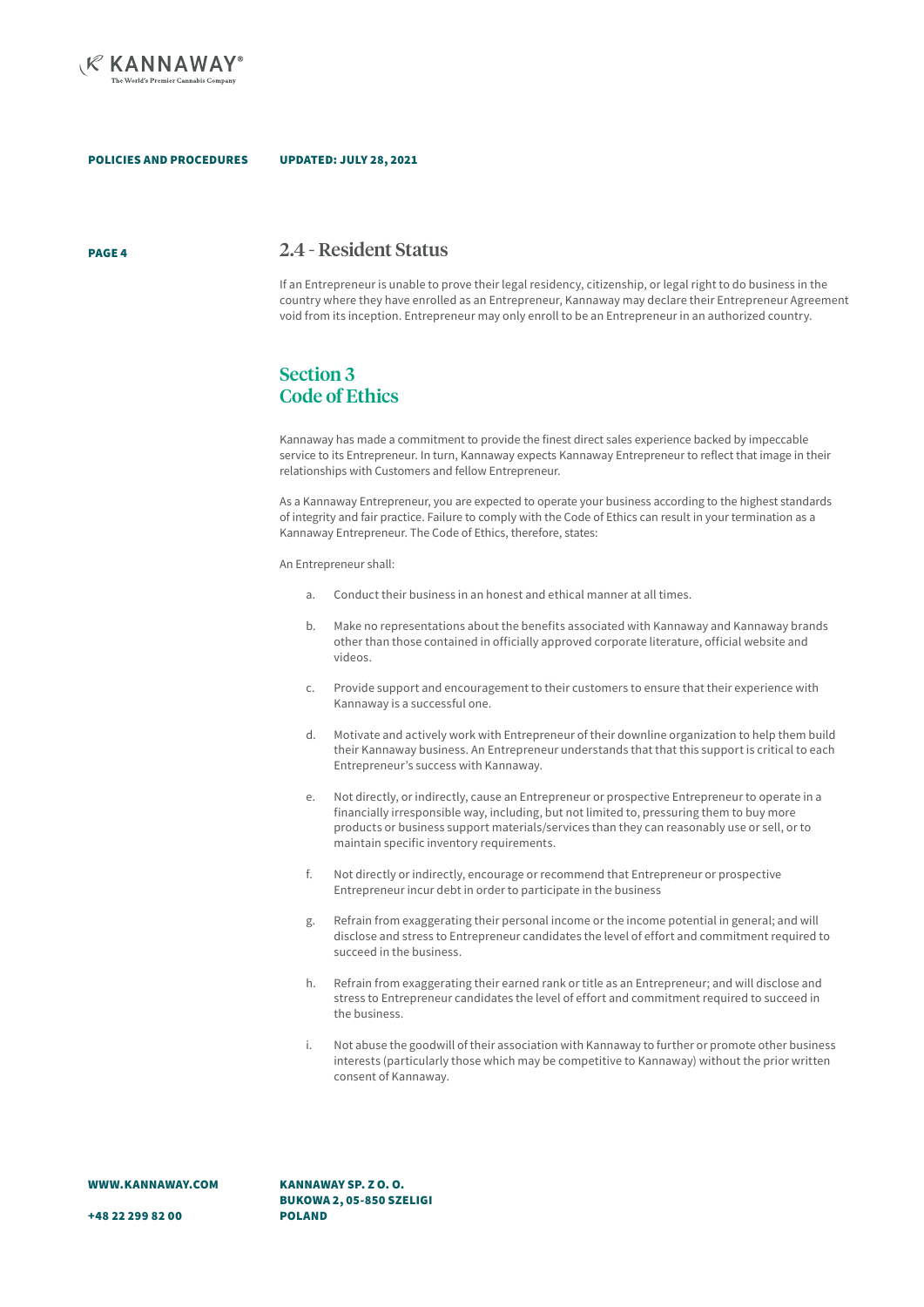

- **PAGE 5** examples i. Not make disparaging remarks about other products, services, Entrepreneur, or companies; likewise, an Entrepreneur will not willfully denigrate the activities or personalities of fellow Kannaway Entrepreneur.
	- k. Will abide by all of the Policies and Procedures of Kannaway as included herein, or as may be amended from time to time.
	- l. Not make any payment(s) or promise to pay any prospective or existing Entrepreneur in return for such Entrepreneur's enrollment, continued enrollment, or team building or recruiting activities with Kannaway.
	- m. It is not permitted for Entrepreneur to attempt to poach the sales partners of other corporations. Furthermore, Entrepreneur are not allowed to agitate other Entrepreneur towards a change in sponsor within KANNAWAY.
	- n. Entrepreneur may only refer the consumer, for commercial purposes, to studies, letters of recommendation, test results or other persons, if they have been officially authorized both by the party cited and by KANNAWAY, and there is an accurate and complete citation, whereby no outdated or otherwise obsolete documents may be used. Studies, letters of recommendation, tests and personal references must also always be used within the context of the intended purpose.
	- o. Entrepreneur must take into consideration a person's lack of business experience and must not in any way exploit their age, illness or limited capacity for discernment to provoke them into the conclusion of a contract, nor can minors be used in any activity for KANNAWAY.
	- In the case of contact with "socially weak" or foreign-speaking population groups, the Entrepreneur must take necessary consideration of their financial capacities and their ability to discern and understand linguistically, and in particular will refrain from anything that might lead to members of such groups to place orders which do not correspond to their circumstances.

## Section 4 Operating Kannaway Business

### 4.1 - Adherence to the Kannaway Compensation Plan

Entrepreneur must adhere to the terms of the Kannaway Compensation Plan as set forth in official Kannaway literature.

Entrepreneur shall not offer the Kannaway opportunity through, or in combination with, any other system, program or method of marketing other than that specifically set forth in official Kannaway literature. Entrepreneur shall not require or encourage other current or prospective customers or Entrepreneur to participate in Kannaway in any manner that varies from the program as set forth in official Kannaway literature. Entrepreneur shall not require or encourage other current or prospective customers or Entrepreneur to execute any agreement or contract other than official Kannaway agreements and contracts in order to become a Kannaway Entrepreneur. Similarly, Entrepreneur shall not require or encourage other current or prospective customers or Entrepreneur to make any purchase from, or payment to, any individual or other entity to participate in the Kannaway Compensation Plan other than those purchases or payments identified as recommended or required in official Kannaway literature.

WWW.KANNAWAY.COM

BUKOWA 2, 05-850 SZELIGI POLAND

KANNAWAY SP. Z O. O.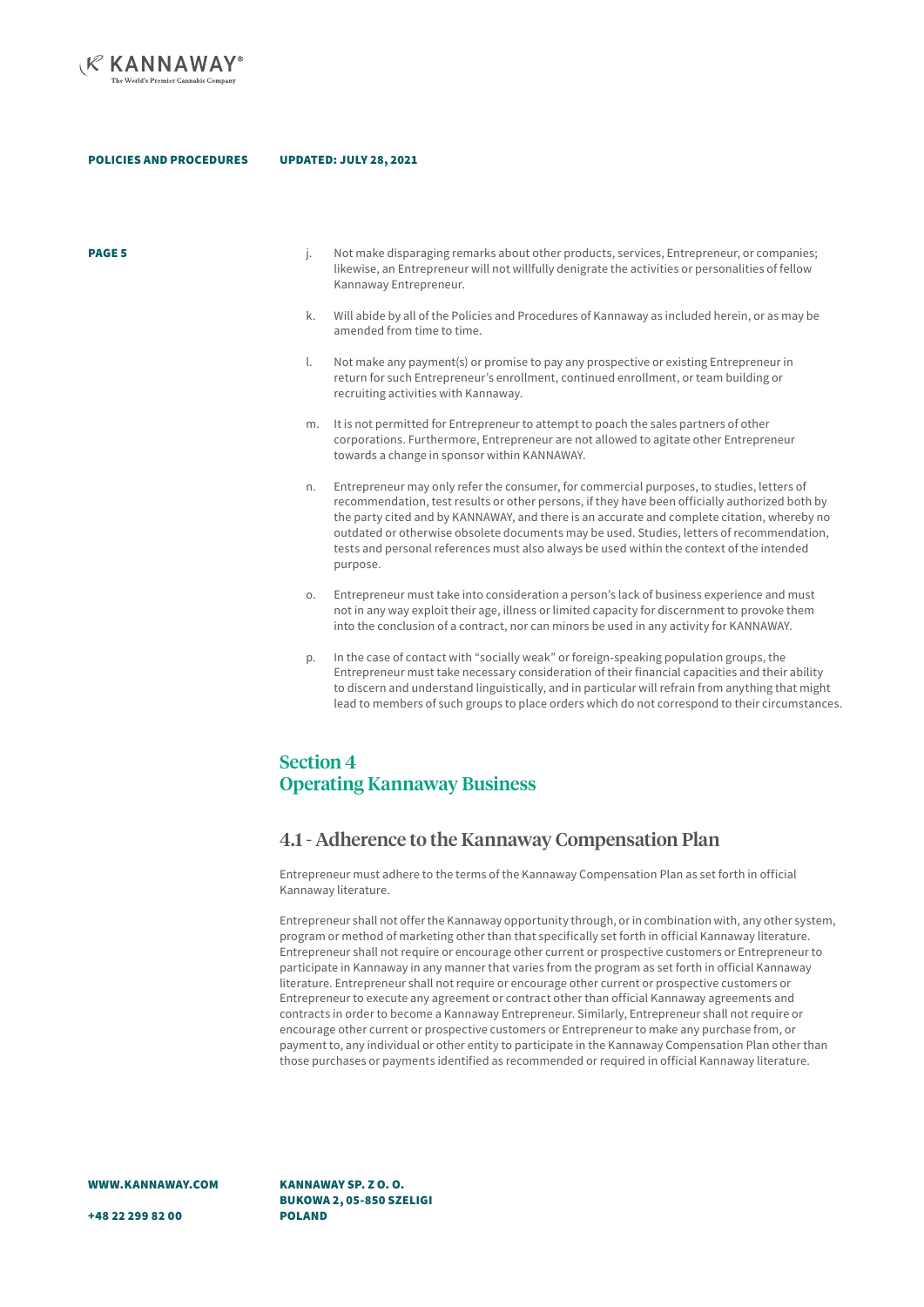

PAGE 6

POLICIES AND PROCEDURES UPDATED: JULY 28, 2021

4.2 - Bonus Buying Prohibited

Bonus buying is strictly and absolutely prohibited. "Bonus buying" includes:

- a. the enrollment of individuals without their knowledge and agreement and/or without execution of an Entrepreneur Application;
- b. the fraudulent enrollment of an individual as an Entrepreneur or merchant;
- c. the enrollment or attempted enrollment of non-existent individuals as Entrepreneur or merchants;
- d. the use of a credit card by or on behalf of an Entrepreneur or merchant when the Entrepreneur or customer is not the account holder of such credit card;
- e. purchasing Kannaway products on behalf of another Entrepreneur, or under another Entrepreneur's ID number, to qualify for commissions or bonuses.

### 4.3 - Business Entities

A Partnership, B.V. or AG may hold an Entrepreneur business upon completion of an Entrepreneur Application form, and providing on that form in the appropriate space, a VAT number. However, an individual may not participate in more than one (1) Entrepreneur business of any kind. The person signing the application on behalf of a business entity must have the authority of said entity for entering into the transaction. In addition, by signing as a business entity, you certify that no person with an interest of debt or equity in the business has had an interest in an Entrepreneur business in Kannaway within six (6) months of the date of signature.

- If a capital corporation submits an application to an Entrepreneur, at the request of KANNAWAY, a copy of the appropriate extract from the commercial register regarding the registration as well as the sales tax identification number are to be submitted. All shareholders and any shareholders of the shareholders, where a shareholder is also a legal person or a non-incorporated firm, must be named, be at least 18 years old, and the application signed by the responsible person (e.g. the director). The shareholders and any shareholders of shareholders are personally liable vis-à-vis KANNAWAY, along with the responsible person, for the behavior of the capital corporation.
- In the case of non-incorporated firms, a copy of the corresponding extract from the commercial register – if available – as well as the sales tax identification number, are to be submitted. All shareholders and any shareholders of the shareholders, where a shareholder is also a legal person or a non-incorporated firm, must be named, be at least 18 years old, and the application signed by the responsible person (e.g. the managing director). The shareholders and any shareholders of shareholders are personally liable vis-à-vis KANNAWAY, for the behavior of the non-incorporated firm.
- For each natural person, non-incorporated firm (e.g. GbR, OHG, KG, LLC, etc.) and capital corporation (e.g. AG, GmbH, UG, Ltd., Inc., Corp., etc.) only one Entrepreneur application will be accepted; likewise it is prohibited for a person registered as a natural person to be additionally registered as a shareholder in a nonincorporated firm or in a corporation.

KANNAWAY SP. Z O. O. BUKOWA 2, 05-850 SZELIGI POLAND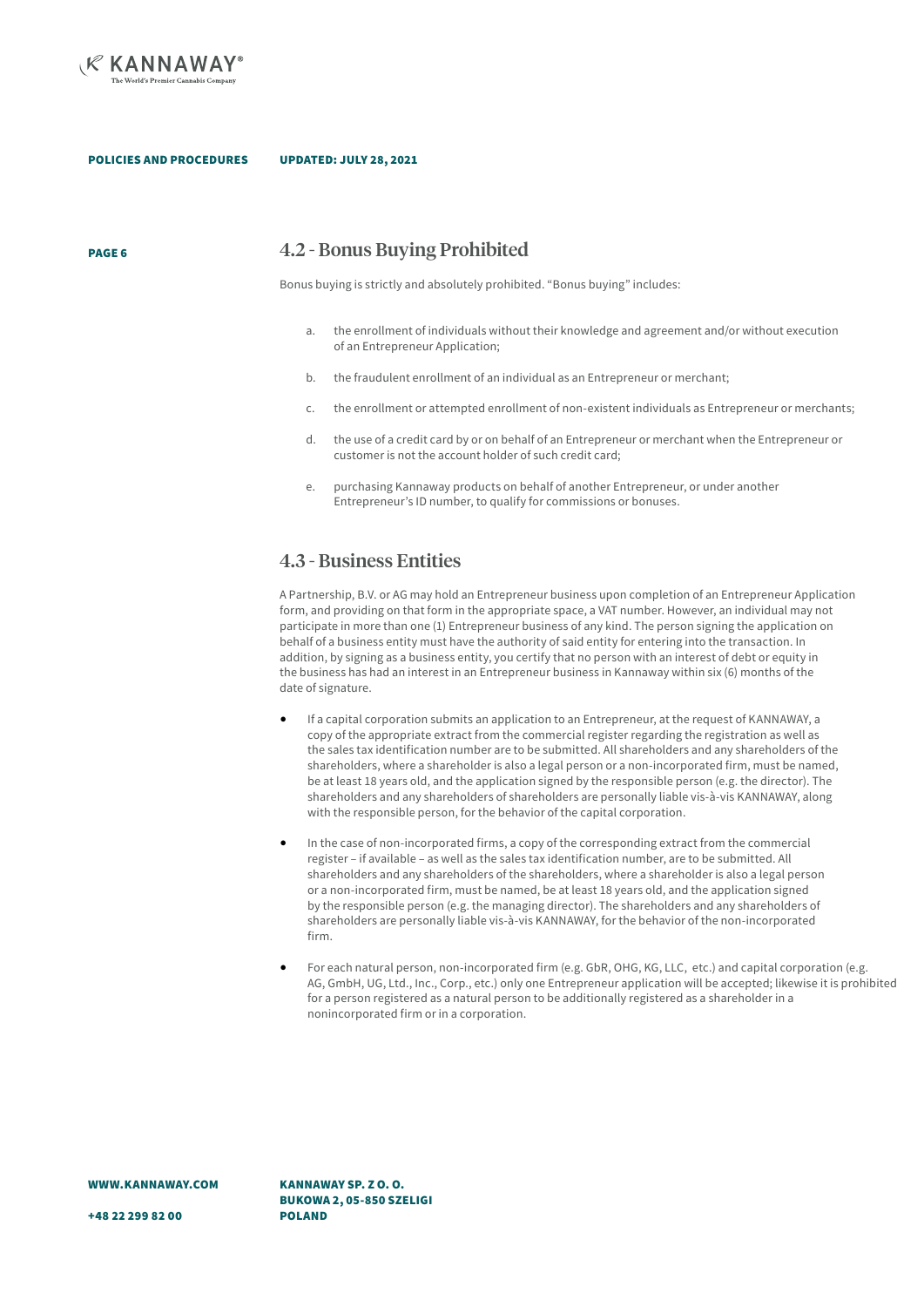

PAGE 7

### 4.4 - Changes to a Kannaway Business

As an Entrepreneur, it is your duty to keep the information contained in your Entrepreneur Agreement current and accurate. You must immediately inform Kannaway of any changes affecting the accuracy of information contained in these documents. Kannaway may terminate an Entrepreneur Agreement or declare an Entrepreneur Agreement void from its inception if Kannaway determines false or inaccurate information was provided. If you fail to update your Distributor Agreement holds may be placed on your account or other disciplinary action may be taken, including termination.

### 4.4.1 - Change of Address, Telephone, or Email

Each Entrepreneur must immediately notify Kannaway of all changes to the information contained in his or her Entrepreneur Application and Agreement. Entrepreneur may modify their existing Entrepreneur Agreement Form by submitting a written request and appropriate supporting documentation.

To ensure timely delivery of products, support materials and commission checks, it is critically important that Kannaway's files are current. Entrepreneur planning to move should update their personal information via their Kannaway Entrepreneur Back Office. In the event that an Entrepreneur is unable to update their personal information via their back office, an Entrepreneur must submit an "Amended" Application to change their account information.

Amended Applications must be signed by an Entrepreneur and must be sent to the Kannaway Compliance Department (compliance@kannaway.com). Kannaway reserves the right to refuse to accept any amendments. To guarantee proper delivery, two weeks advance notice to Kannaway is recommended on all changes. Name change requests will be processed as Sale, Transfer, or Assignment of Kannaway Business per section 4.27 of these Policies and Procedures.

### 4.4.2 - Change of Sponsor

To protect the integrity of all marketing organizations and safeguard the hard work of all Entrepreneur, Kannaway does not allow changes in sponsorship for active Entrepreneur. Maintaining the integrity of sponsorship is critical for the success of every Entrepreneur and marketing organization. Accordingly, the transfer of a Kannaway business from one sponsor to another is not permitted.

Exception - A request for a change in sponsor, due to Kannaway error, will be accepted within 45 days of completion of the application.

### 4.4.3 - Cancellation and Re-application

Cancellation and Re-application. An Entrepreneur may terminate his or her Kannaway Agreement at any time with written notice. Following termination of the Kannaway Agreement, the former Entrepreneur must remain Inactive from any Kannaway related activity for six (6) months following termination prior to re-applying to become a Kannaway Entrepreneur. As used in this Section, "Inactive" shall mean the former Entrepreneur shall NOT: purchase any Kannaway products for resale, sell any Kannaway products, sponsor any Kannaway affiliates, attend any Kannaway function, operate any Kannaway related business, or affiliate with any affiliated Kannaway company including its parents, subsidiaries, successors, assigns for six (6) months from the date of cancellation.

Following the six (6) month period of inactivity, the former Entrepreneur may reapply under a new sponsor. However, the former Entrepreneur will permanently lose any and all right to their former Entrepreneur downline organization.

WWW.KANNAWAY.COM

+48 22 299 82 00

KANNAWAY SP. Z O. O. BUKOWA 2, 05-850 SZELIGI POLAND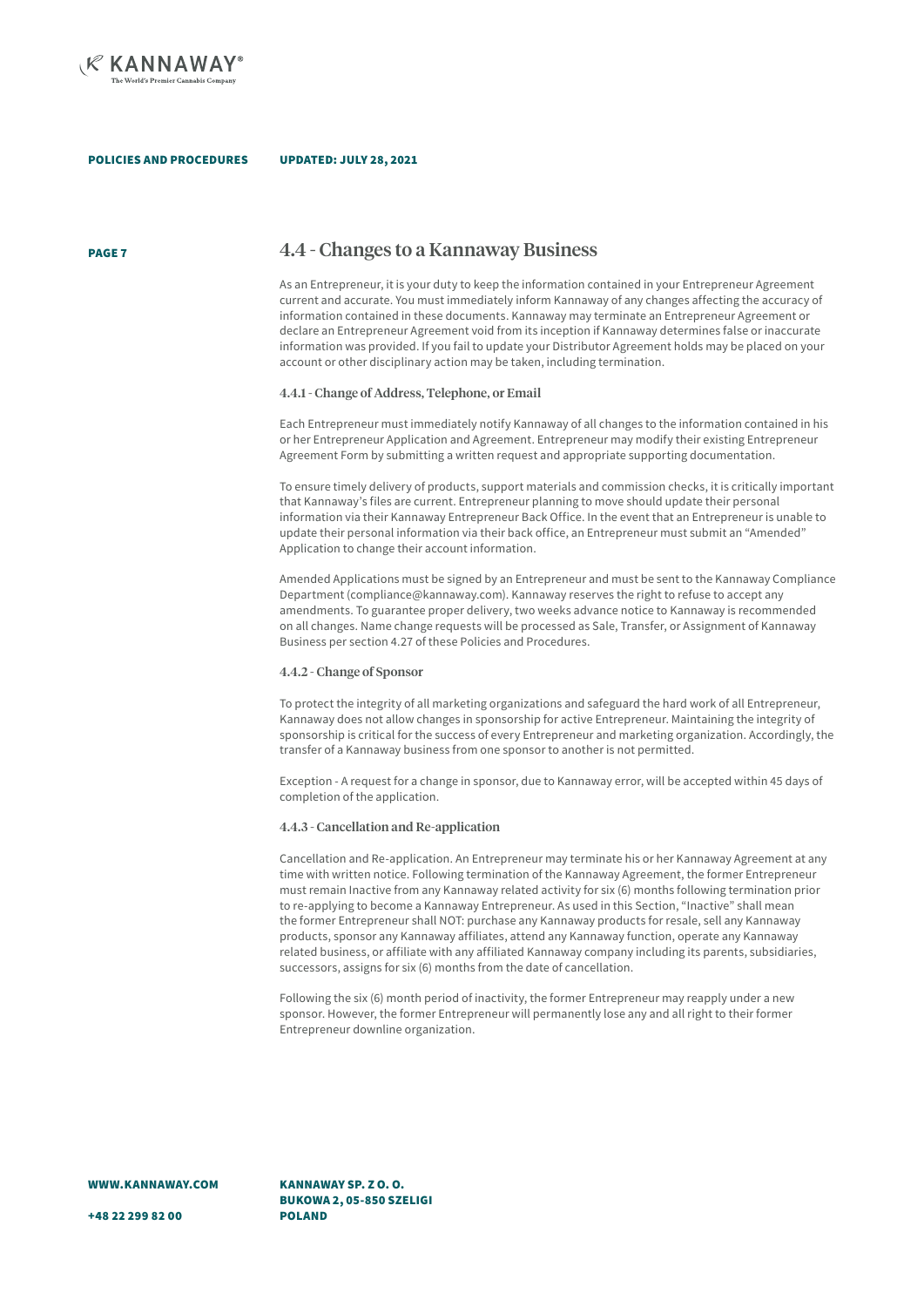

### PAGE 8 4.5 - Unauthorized Claims and Actions

### 4.5.1 - Indemnification

An Entrepreneur is fully responsible for all of his or her verbal and written statements made regarding Kannaway products, services, and the Compensation Plan that are not expressly contained in official Kannaway materials. Entrepreneur agree to indemnify Kannaway and Kannaway's directors, officers, employees and agents and hold them harmless from any and all liability, including judgments, civil penalties, refunds, attorney fees, court costs or lost business incurred by Kannaway as a result of an Entrepreneur's unauthorized representations or actions. This provision shall survive the termination of an Entrepreneur Agreement.

#### 4.5.2 - Income Claims

In an effort to conduct best business practices, Kannaway has developed the Kannaway Compensation Plan. The Kannaway Compensation Plan is designed to convey truthful, timely, and comprehensive information regarding the income that Kannaway Entrepreneur earn. In order to accomplish this objective, a copy of the Kannaway Compensation Plan must be presented to all prospective Entrepreneurs anytime compensation is presented or discussed, or any type of income claim or earnings representation is made.

### 4.6 - Conduct at Kannaway Events

#### 4.6.1 - No Selling or Recruiting at Kannaway Events

Selling and recruiting at Kannaway events is not permitted. These activities take away from the primary focus of the event and can negatively reflect on the professional image of Kannaway as a company. You may, however, offer a business card and/or catalog.

### 4.6.2 - No Selling or Recruiting for other Companies at Kannaway Events

Kannaway Entrepreneur shall not sell any products or recruit for any business during Kannaway events. This restriction most specifically applies to sales and recruitment efforts for any other direct sales or marketing programs, regardless of the product category, including those that do not compete with Kannaway's product line. Only the distribution of business cards is permitted.

### 4.7 - Conflicts of Interest

#### 4.7.1 - Non-compete Policy

A Kannaway Entrepreneur shall not participate in other direct sales, multilevel or network marketing business ventures or marketing opportunities (collectively "Network Marketing Activities"), during the time an individual is a Kannaway Entrepreneur.

A Kannaway Entrepreneur shall not engage in any business which is competitive with Kannaway in any manner during the time an individual is a Kannaway Entrepreneur.

A Kannaway Entrepreneur shall not display Kannaway products with any other products or services in a fashion that might in any way confuse or mislead a prospective customer, merchant or Entrepreneur into believing there is a relationship between the Kannaway and non-Kannaway products or services.

WWW.KANNAWAY.COM

KANNAWAY SP. Z O. O. BUKOWA 2, 05-850 SZELIGI POLAND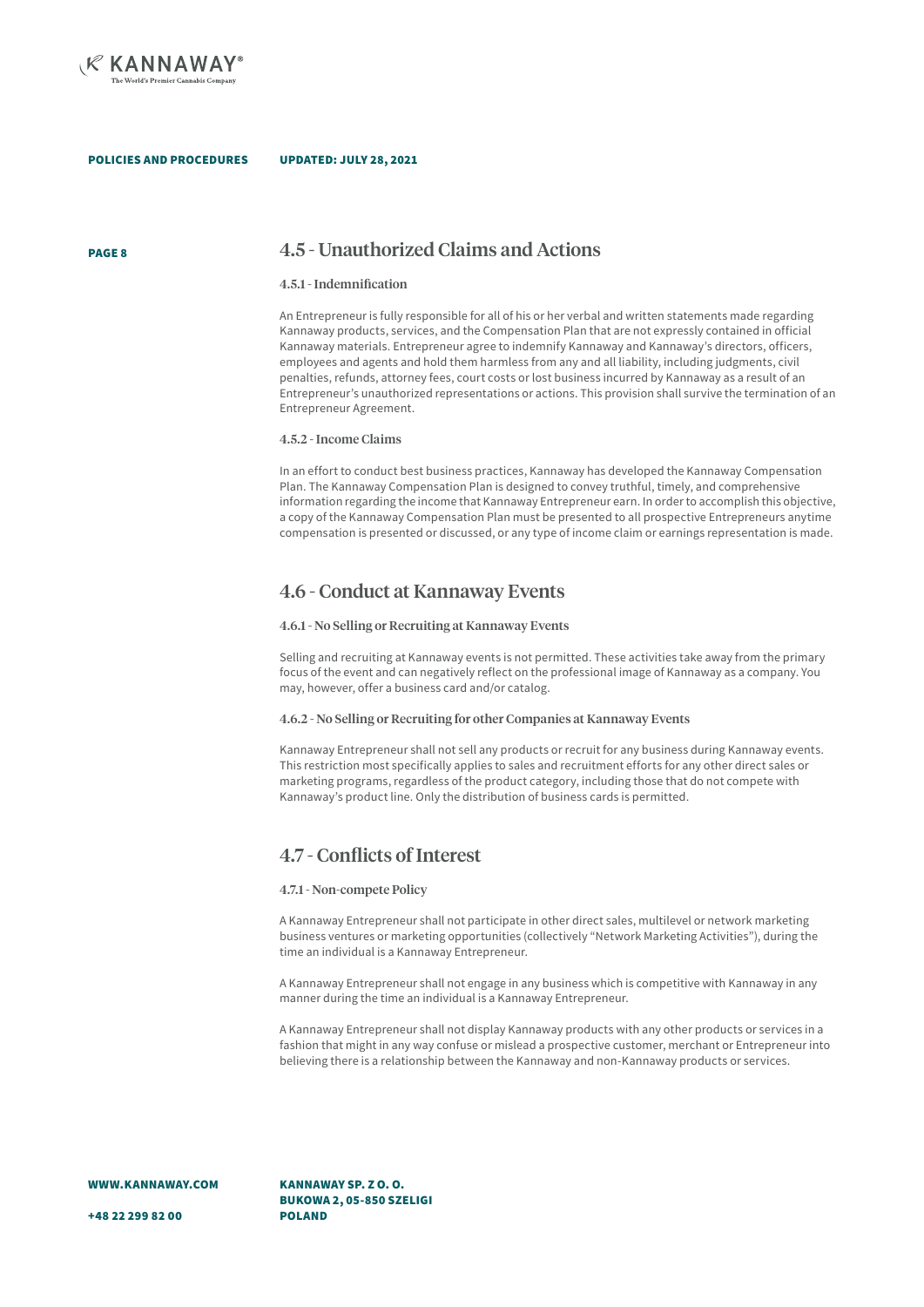

#### **PAGE 9** 4.7.2 - Exclusivity

Entrepreneur acknowledge and agree that an Entrepreneur or any Person who has a beneficial interest in that Entrepreneur's business (including spouses and co-habitants), which has achieved the rank of International Director or higher, is being compensated, publicly recognized and otherwise promoted by Kannaway as a key Entrepreneur leader.

Entrepreneur with an International Director or higher rank are reasonably expected to train Entrepreneur in their Downline Organization, and promote Kannaway's business, and are prohibited from selling other Companies products whether competing or not.

#### 4.7.3 - Downline Activity (Genealogy) Reports

Downline Activity Reports made available for Entrepreneur access and viewing at Kannaway's official website are considered confidential. Entrepreneur access to their Downline Activity Reports is password protected. All Downline Activity Reports and the information contained therein are confidential and constitute proprietary information and business trade secrets belonging to Kannaway.

Downline Activity Reports are provided to Entrepreneur in the strictest of confidence and are made available to Entrepreneur for the sole purpose of assisting Entrepreneur in working with their respective Downline Organizations in the development of their Kannaway business.

Entrepreneur should use their DownlinActivity Reports to assist, motivate and train their Downline Entrepreneur. An Entrepreneur and Kannaway agree that, but for this agreement of confidentiality and nondisclosure, Kannaway would not provide Downline Activity Reports to the Entrepreneur. An Entrepreneur shall not, on his or her own behalf, or on behalf of any other person, partnership, association, corporation or other entity:

- a. Directly or indirectly disclose any information contained in any Downline Activity Report to any third party;
- b. Directly or indirectly disclose the password or other access code to his or her Downline Activity Report;
- c. Use the information to compete with Kannaway or for any purpose other than promoting his or her Kannaway business;
- d. Recruit or solicit any Entrepreneur or Customer of Kannaway listed on any report or in any manner attempt to influence or induce any Entrepreneur or customer of Kannaway to alter their business relationship with Kannaway;
- e. Use or disclose to any person, partnership, association, corporation or other entity any information contained in any Downline Activity Report. Upon demand by Kannaway, any current or former Entrepreneur will return the original and all copies of Downline Activity Reports to Kannaway.

KANNAWAY SP. Z O. O. BUKOWA 2, 05-850 SZELIGI POLAND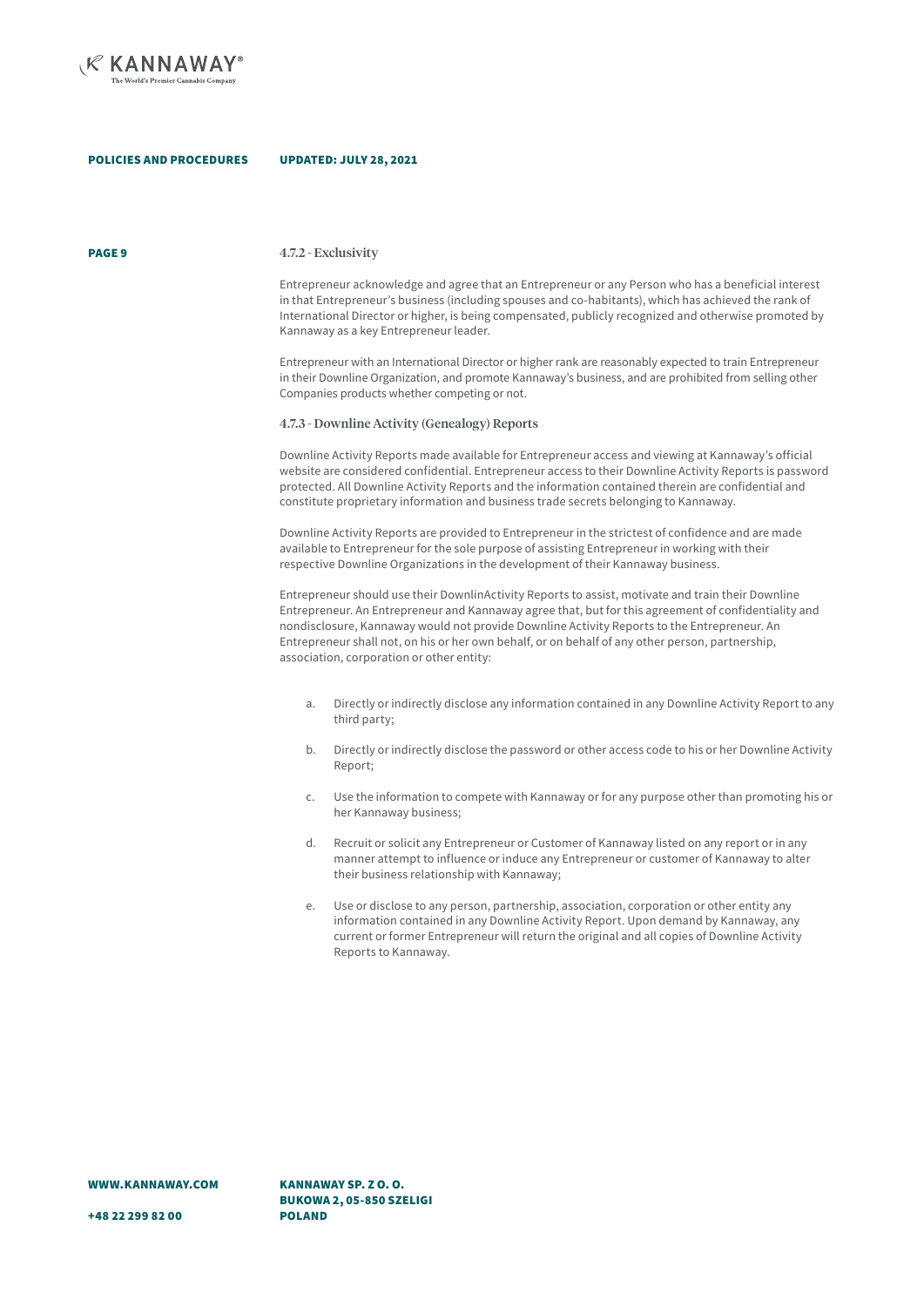

#### UPDATED: JULY 28, 2021

### PAGE 10 4.8 - Cross-Sponsoring

Actual or attempted cross-sponsoring is strictly prohibited. "Cross-sponsoring" is defined as the enrollment of an individual or entity that already has a current Customer, Merchant or Entrepreneur Agreement on file with Kannaway, or who has had such an agreement within the preceding 6 calendar months, within a different line of sponsorship. The use of a spouse or relative's name, trade names, assumed names or fictitious ID numbers to circumvent this policy is prohibited. Entrepreneur shall not directly or indirectly, demean, discredit or defame other Kannaway Entrepreneur, or encourage, or offer financial or other tangible incentives in an attempt to entice another Entrepreneur to become part of the first Entrepreneur's marketing organization. If a prohibited organization transfer occurs, Kannaway shall take disciplinary action against the Entrepreneur who engaged, acquiesced and/or knowingly participated in the improper cross-sponsoring. However, it shall be entirely within Kannaway's discretion where in the genealogical structure, the cross-sponsored organization in question shall be placed or otherwise distributed. Kannaway may also impose penalties on any Entrepreneur that solicits or entices an existing Entrepreneur to change lines of sponsorship.

#### Because equities often exist in favor of both upline

organizations, ENTREPRENEUR WAIVE ANY AND ALL CLAIMS AND CAUSES OF ACTION AGAINST KANNAWAY FOR ITS DECISION REGARDING THE FINAL DISPOSITION OR PLACEMENT OF THE CROSS-SPONSORED ORGANIZATION.

### 4.9 - Errors or Questions

If an Entrepreneur has questions about or believes any errors have been made regarding commissions, bonuses, Downline Activity Reports, or charges, the Entrepreneur must notify the Kannaway Customer Service Department at Kannaway's headquarters in San Diego, California, in writing, within 15 days of the date of the purported error or incident in question. Kannaway will not be responsible for any errors, omissions or problems not reported to Kannaway within 15 days.

### 4.10 - Sales Aids Optional

Entrepreneur are not required to carry sales aids. Entrepreneur who do so must make his or her own decision with regard to these matters. To ensure that Entrepreneur are not encumbered with Company Sales Aids, such Sales Aids may be returned to Kannaway upon an Entrepreneur's cancellation pursuant to the terms of Section 8.1.

## 4.11 - Governmental Approval or Endorsement

Neither central nor state regulatory agencies or officials approve or endorse any direct selling program. Therefore, Entrepreneur shall not represent or imply that Kannaway or its Compensation Plan have been "approved," "endorsed" or otherwise sanctioned by any government agency.

### 4.12 - Holding Applications or Enrollments

Entrepreneur must not manipulate enrollments of new applicants or Merchant enrollments. All Entrepreneur Applications and Agreements and service orders must be sent within 72 hours from the time they are signed by an Entrepreneur or placed by a merchant.

### 4.13 - Identification

All Entrepreneur are required to provide their National Security Number or VAT number to Kannaway on an Entrepreneur Application and Agreement.

Upon enrollment, Kannaway will provide a unique Entrepreneur Identification Number to an Entrepreneur by which he or she will be identified. This number will be used to place orders and track commissions and bonuses.

WWW.KANNAWAY.COM

KANNAWAY SP. Z O. O. BUKOWA 2, 05-850 SZELIGI POLAND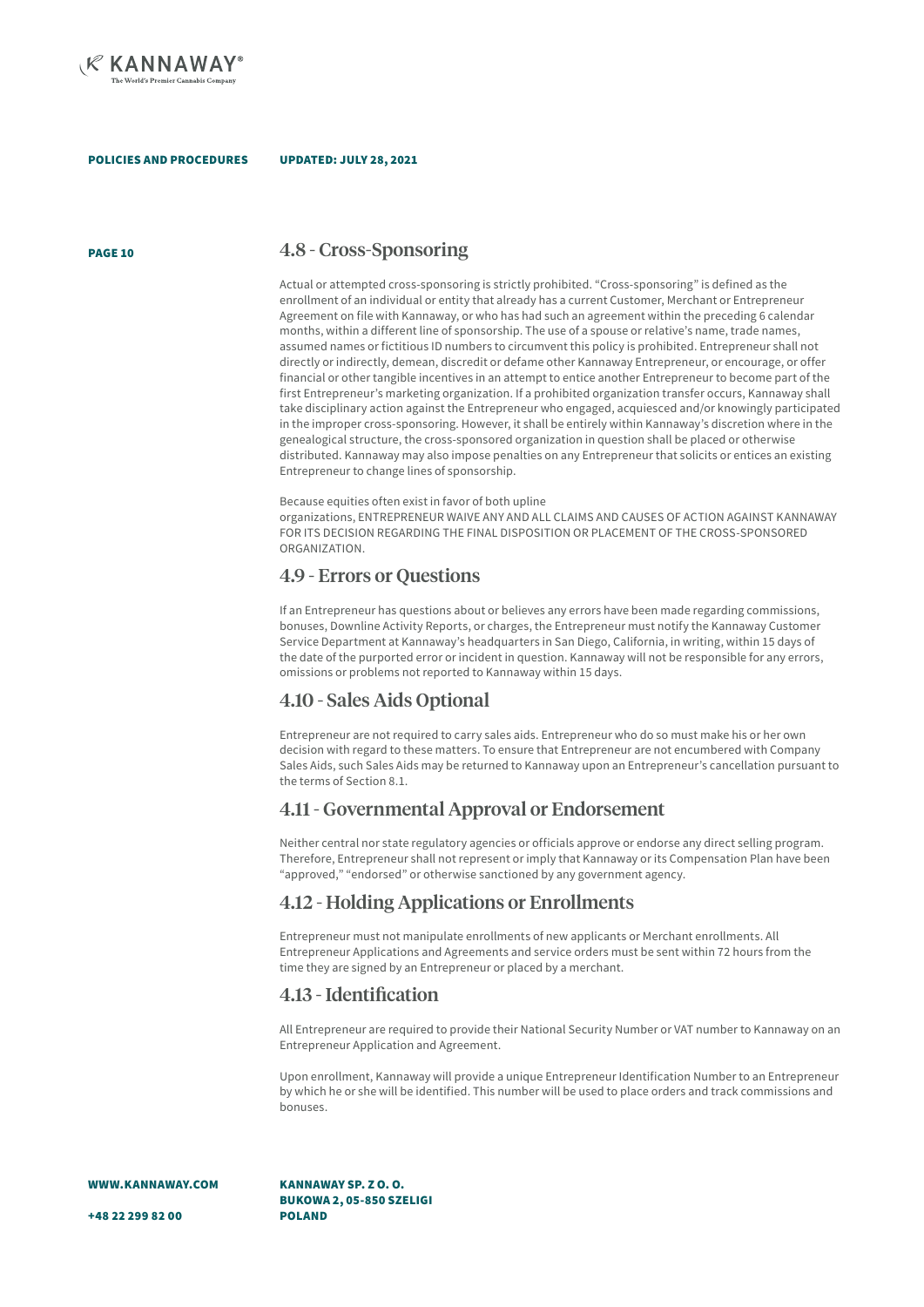

#### UPDATED: JULY 28, 2021

### PAGE 11 4.14 – Income Taxes ("For U.S. residents only")

Each Entrepreneur is responsible for paying local, state and central taxes on any income generated as an Entrepreneur. If a Kannaway business is tax exempt, the Federal Tax Identification Number must be provided to Kannaway. Every year, Kannaway will provide IRS Form 1099 (non-employee compensation) earnings statement to each U.S. resident who (a) had earnings of over \$600 in the previous calendar year or (b) made purchases during the previous calendar year in excess of \$5,000 wholesale. Kannaway cannot accept a tax-exempt certificate from an Entrepreneur who resides in a state where tax exempt status is not granted for Direct Sales businesses. Entrepreneur are encouraged to check with their state government before sending a form to Kannaway.

### 4.15 - Independent Contractor Status

Entrepreneur are independent contractors and are not purchasers of a franchise or a business opportunity. The agreement between Kannaway and its Entrepreneur does not create an employer/employee relationship, agency, partnership or joint venture between Kannaway and an Entrepreneur. An Entrepreneur has no authority (expressed or implied) to bind Kannaway to any obligation. Entrepreneur agree to the following:

- a. Entrepreneur shall establish his or her own goals, hours, and methods of sale, so long as they comply with the terms of an Entrepreneur Agreement Form, these Policies and Procedures, and applicable laws;
- b. Entrepreneur will be paid in accordance with the Kannaway Compensation Plan
- c. Entrepreneur are subject to entrepreneurial risk and responsible for all losses that may be incurred as an Entrepreneur;
- d. Entrepreneur are responsible for paying local, state and EU taxes due from all compensation earned as an Entrepreneur of Kannaway;
- e. Entrepreneur must pay their own license fees and any insurance premiums, and if required, obtain an EU employment identification number;
- f. Entrepreneur are responsible for all costs of their business including, but not limited to, travel, entertainment, office, clerical, legal, equipment, accounting, and general expenses without advances, reimbursement, or guarantee from Kannaway;
- g. Entrepreneur shall not be treated as an employee for his or her services or for EU or state tax purposes;
- h. and Entrepreneur may not identify Kannaway as their employer on loan applications, government forms, employment verification requests, applications for unemployment compensation or any other form or document.

The name of "Kannaway" and other names as may be adopted by Kannaway are proprietary trade names, trademarks and service marks of Kannaway. As such, these marks are of great value to Kannaway and are supplied to Entrepreneur for their use only in an expressly authorized manner. Use of the Kannaway name on any item not produced by Kannaway is prohibited except as follows: "[Entrepreneur's Name] Independent Kannaway Entrepreneur."

All Entrepreneur may list themselves as an "Independent Kannaway Entrepreneur" in residential telephone directories under their own name. Entrepreneur may not place telephone directory display ads in classified directories using Kannaway's name or logo.

WWW.KANNAWAY.COM

KANNAWAY SP. Z O. O. BUKOWA 2, 05-850 SZELIGI POLAND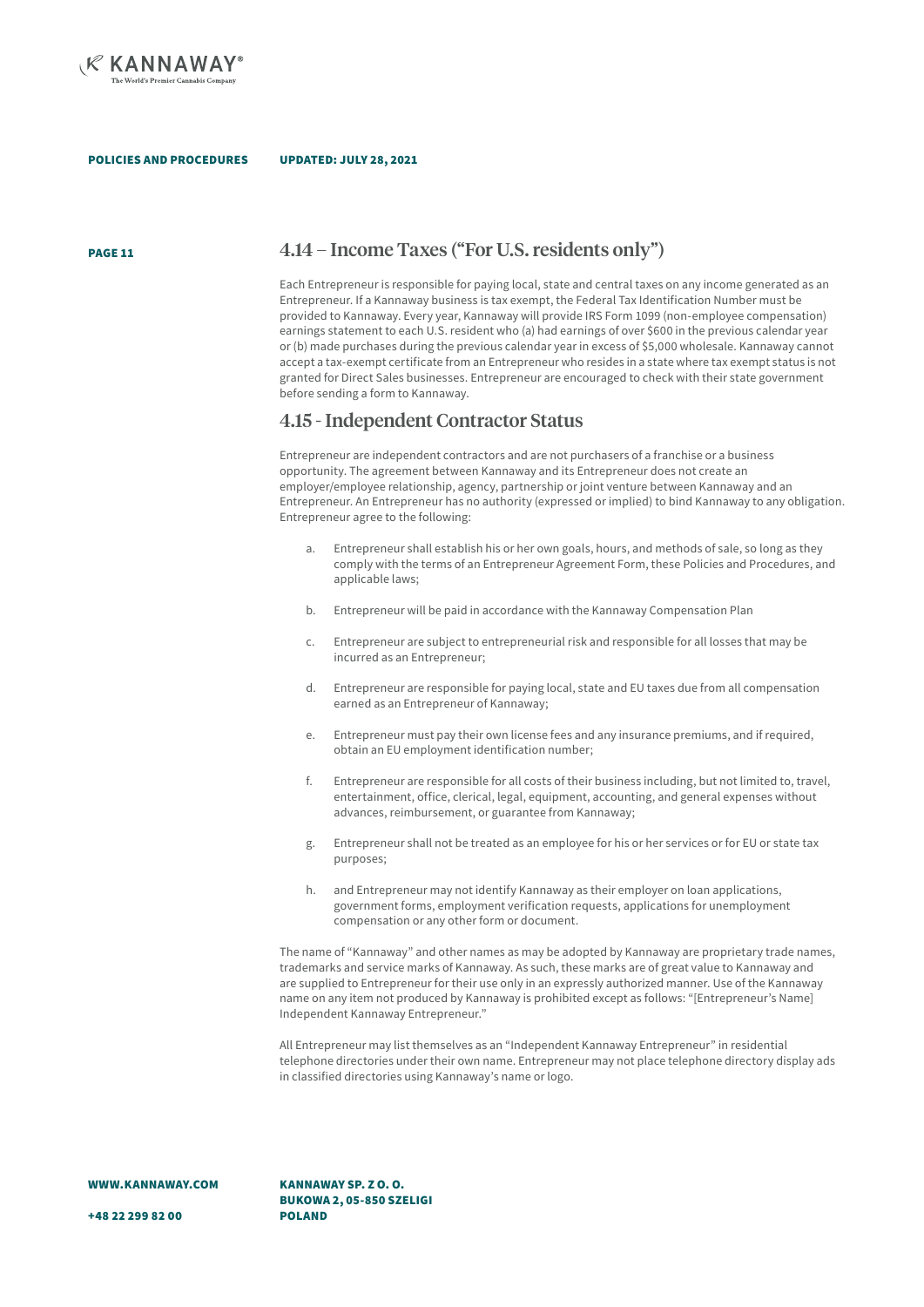

**PAGE 12** Advertising is not limited to print media; it also includes Internet advertising and other forms of advertising. It is prohibited for an Entrepreneur to use an Internet or email address that utilizes the trade name Kannaway or includes Kannaway in a portion of the address. It is also prohibited for an Entrepreneur to use any website materials on a website that references or relates to Kannaway that is not authorized in writing by Kannaway.

### 4.16 - No Authority to Act on Behalf of Kannaway

Entrepreneur have no authority to act on behalf of Kannaway. This includes, but is not limited to, any attempt to:

- a. register or reserve Company names, trademarks, trade names or Products;
- b. register URLs using Kannaway names, trademarks or trade names;
- c. register or secure approval for Products or business practices; or
- d. establish business or governmental contacts of any kind on Kannaway's behalf.

Entrepreneur agree to indemnify Kannaway for all costs and attorneys' fees incurred by Kannaway for any remedial action needed to exonerate Kannaway in the event that they improperly act on behalf of Kannaway. Entrepreneur must immediately assign to Kannaway any registration of Company names, trademarks, trade names, Products, or URLs registered or reserved in violation of this Section without Kannaway's reimbursement of any costs you incurred.

### 4.17 - Media, Internet and Third-Party Website Restrictions

### 4.17.1 - Kannaway Trademark

An Entrepreneur may not use or attempt to register any of Kannaway's trade names, trademarks, service names, service marks, product names, URLs, advertising phrases, Kannaway's name or any derivative thereof, for any purpose including, but not limited to, Internet domain names (URL), third party websites, email addresses, web pages, or blogs.

- 1. The Entrepreneur may not, in the course of trade, give the impression that they are acting by order or in the name of KANNAWAY. They are instead obliged to present themselves as "independent KANNAWAY Entrepreneur" Internet homepages, social media sites or other social media activities, headed paper, calling cards, vehicle labelling and ads, advertising materials and the like must include the addition " independent KANNAWAY Entrepreneur" and may not exceed the above wording by the inclusion of the KANNAWAY distinguishing marks and/or trademarks, work titles, business names or other KANNAWAY distinguishing marks. The Entrepreneur are also prohibited from the following in the name of KANNAWAY or in the interests or on behalf of the corporation: applying for loans, incurring expenditure, entering into commitments, opening bank accounts, concluding other contracts or otherwise making binding declarations or receiving money. The Entrepreneur will not be granted an authority to collect, nor a power of attorney to represent KANNAWAY vis-à-vis third parties. Nor are the Entrepreneur responsible for the fulfillment of debts from a brokered business transaction.
- 2. The Entrepreneur are not entitled, in the course of trade, to refer to trademarks of competing corporations negatively disparagingly or otherwise unlawfully, or to adjudge other corporations negatively or disparagingly, or to give negative, disparaging or otherwise unlawful assessments by way of headhunting the Entrepreneur of other corporations.

WWW.KANNAWAY.COM

KANNAWAY SP. Z O. O. BUKOWA 2, 05-850 SZELIGI POLAND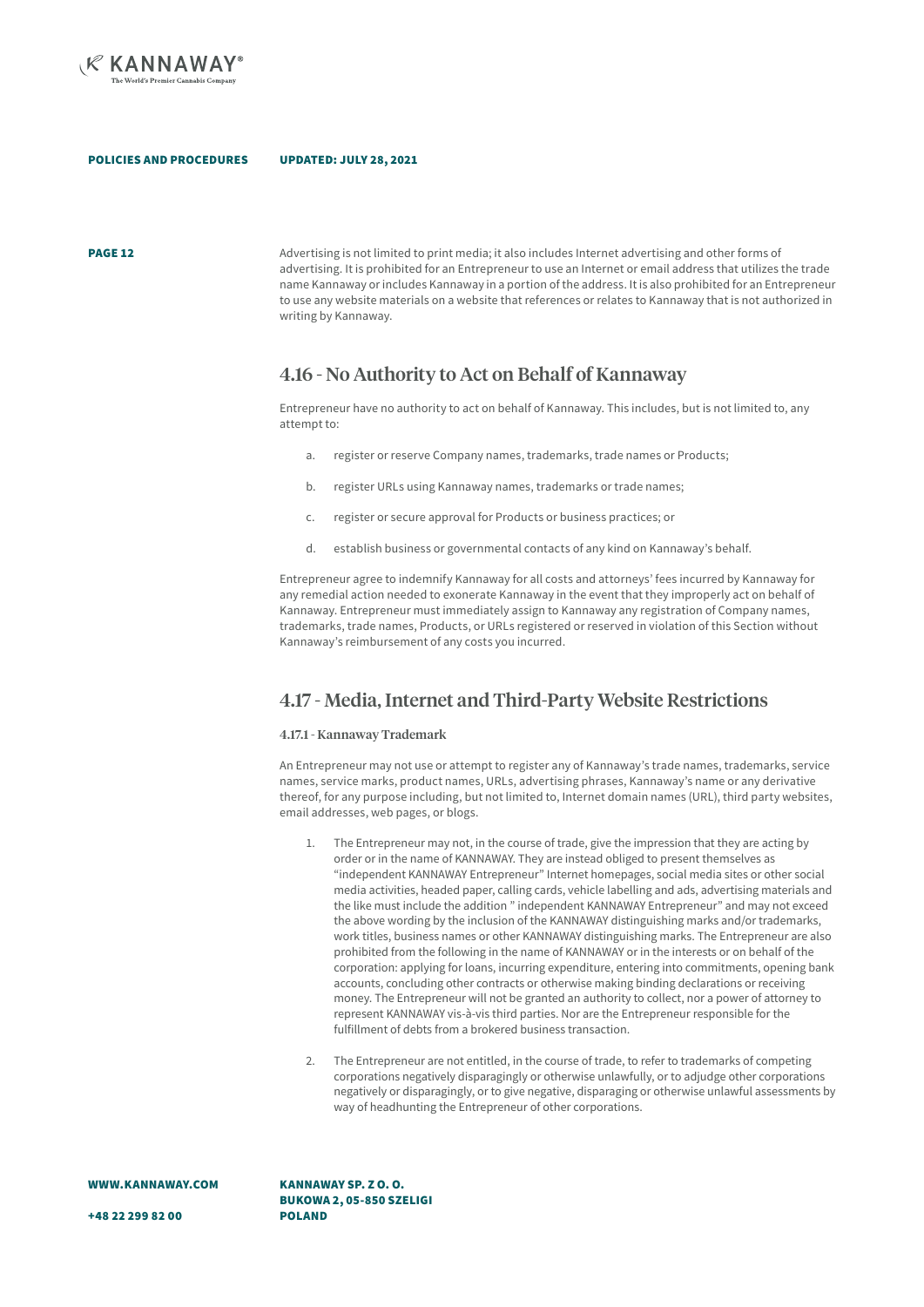

### UPDATED: JULY 28, 2021

**PAGE 13** 5. KANNAWAY's distinguishing marks and/or trademarks, work titles and business names or other KANNAWAY distinguishing marks may only be used within the framework of the contractual right of use This also applies to the registration of Internet domains, the use of the KANNAWAY distinguishing marks and/or trademarks, work titles and business names and other KANNAWAY distinguishing marks in an identical or similar, full or partial form and whose registration is not permitted without the prior written permission of KANNAWAY. KANNAWAY may require that internet domains using the name KANNAWAY and/or trademarks, work titles and business names and other KANNAWAY distinguishing marks and whose use has not been consented to in writing by KANNAWAY, be deleted and/or transferred to KANNAWAY. Only the pure acquisition costs (costs charged by the provider for the acquisition) for the domain (but not a payment for the value of the domain), will be assumed by KANNAWAY in the case of acquisition.

> Also forbidden is the registration of own trademarks, work titles or other protection rights which contain a KANNAWAY brand, product description, work title or business name registered in another country/region. The aforementioned prohibition applies both for identical or similar signs or Goods.

- At the end of the contract, the Entrepreneur have no further right to commission, and no further permission to act for KANNAWAY or to identify themselves as Entrepreneur, nor may they continue to use trademarks or other distinguishing marks or protected rights, works of copyright or domains that contain a trademark or other distinguishing marks of KANNAWAY, after the end of the contract. The inapplicability of claims for commission does not hold for contracts already successfully brokered at this point in time, which continue unaffected. Furthermore, the Entrepreneur are not entitled, after the end of the contract, to assert sales agent indemnification payment claims or any other claims for compensation, as the Entrepreneur, in accordance with the provisions of Section 4(1), are not sales agents within the meaning of the commercial code.
- 5. Entrepreneur cannot use an invalid username for their Kannaway account. Entrepreneurs are not allowed to use a username for their Kannaway account (which is also the name for their replicated Kannaway website) which may contain invalid characters or words such as profanity, medical terms, or locations. Please choose a different username to be compliant.

#### 4.17.2 - News Media

Entrepreneur may not promote the Products or opportunity through interviews with the media, articles in publications, news reports, or any other public information, trade, or industry information source, unless specifically authorized, in writing, by Kannaway. This includes private, paid membership, or "closed group" publications.

Entrepreneur may not speak to the media on Kannaway's behalf and may not represent that they have been authorized by Kannaway to speak on its behalf. All media contacts or inquiries should be immediately referred to the Kannaway Corporate.

### 4.17.3 - Mass Media Promotions Prohibited

Entrepreneur may not use any form of media or other mass communication advertising to promote Kannaway products, including mass communication advertising on the Internet. This includes news stories or promotional pieces on TV shows, newscasts, entertainment shows, internet ads, etc. Products may be promoted only by personal contact or by literature produced and distributed by the Kannaway or by Entrepreneur in accordance with these Policies and Procedures. Entrepreneur may place generic opportunity advertisements in jurisdictions allowing that type of advertisement, but only in accordance with the Policies and Procedures of Kannaway.

#### 4.17.4 - Web Content

As part of an Entrepreneur's annual agreement, Kannaway has provided each of its Entrepreneur a company-approved, replicated website so that they may promote their Kannaway business. These websites can be personalized with an Entrepreneur's message and an Entrepreneur's contact information,

### WWW.KANNAWAY.COM

KANNAWAY SP. Z O. O. BUKOWA 2, 05-850 SZELIGI POLAND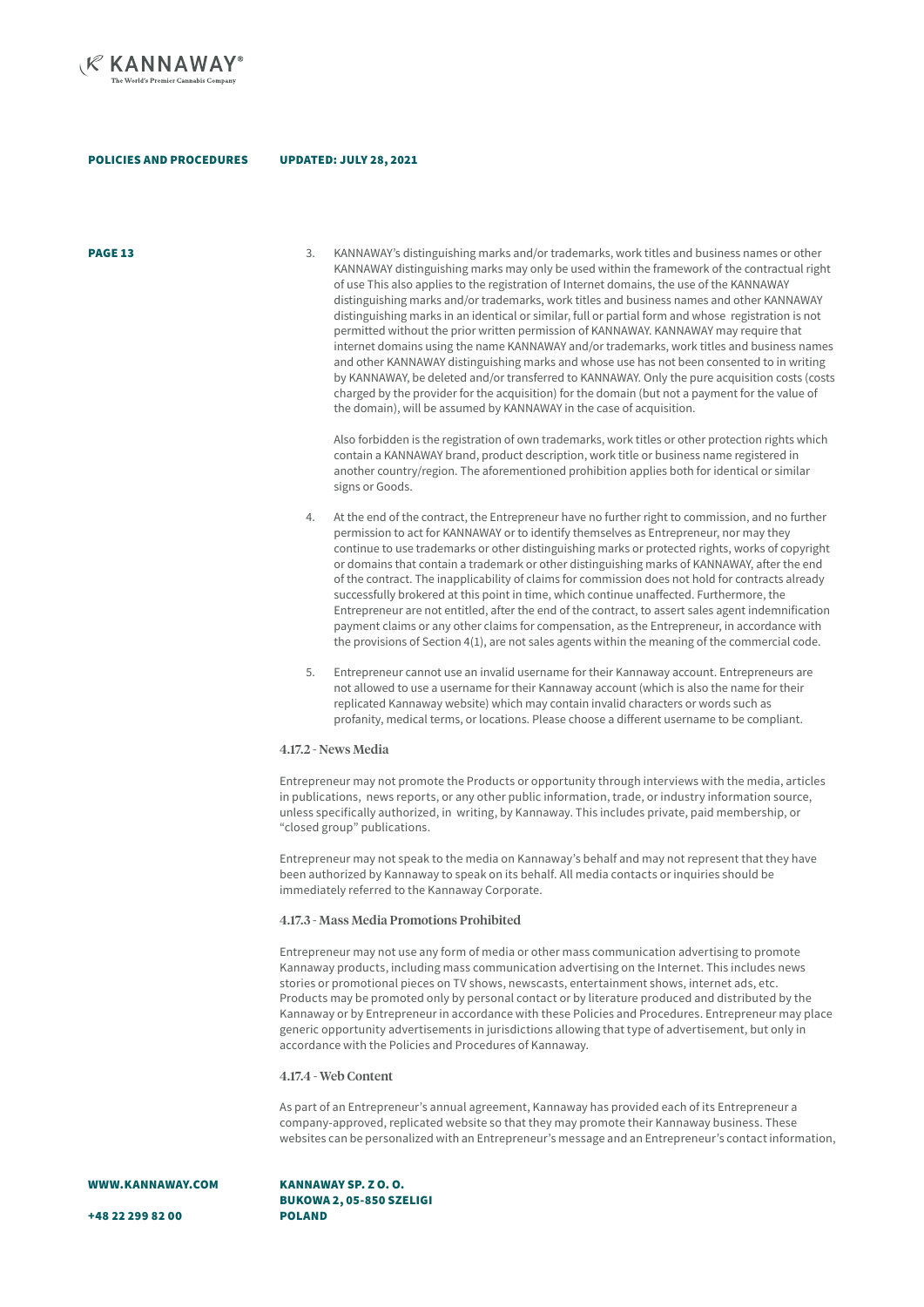

PAGE 14

and seamlessly link directly to the official Kannaway website giving an Entrepreneur a professional and Company-approved presence on the Internet. If an Entrepreneur desires to independently design a website that uses the names, logos, or product descriptions of Kannaway or otherwise promote (directly or indirectly) Kannaway products or the Kannaway opportunity, they must abide by the following:

- a. Independently designed websites, including all text, images, video, and amendments or changes to the website, must be approved by the Kannaway Compliance Team before publication;
- b. Edits to an Entrepreneur's independently designed website are subject to the same restrictions as are listed for the approval of a new independently designed website.
- c. Independently designed websites may not contain the trademark name "Kannaway" or other company trade names in any URL;
- d. Independently designed websites must comply with all Kannaway Compliance standards and guidelines;
- e. Independently designed websites must display "Independent Entrepreneur" clearly at the top of the website page;
- f. Entrepreneur may not alter existing Kannaway materials for their independently designed website.
- Entrepreneur may not sell Kannaway products on their independently designed websites. All product sales and new Entrepreneur enrollments must be directed to an Entrepreneur's Kannaway replicated website.

No Entrepreneur may use "blind" ads on the Internet that make product or income claims which are ultimately associated with Kannaway products, the Kannaway opportunity, or the Kannaway Compensation Plan.

Without prior approval from Kannaway, including the agreement to additional terms and conditions, the use of any independent Internet website or web page (including without limitation auction sites such as eBay, Amazon and Craig's List, Pinterest, Twitter, LinkedIn) to in any way sell or promote the sale of Kannaway products, the Kannaway opportunity, or the Compensation Plan is a breach of the Agreement and may result in any of the disciplinary sanctions set forth in these Policies and Procedures. It is also prohibited for an Entrepreneur to place links to unauthorized websites or webpages.

ENTREPRENEUR AGREE THAT KANNAWAY MAY MONITOR THEIR WEBSITES AND CONTENT PERIODICALLY, AND KANNAWAY RESERVES THE RIGHT AT ITS SOLE DISCRETION TO REMOVE ANY SITE, WITHOUT NOTICE AND WITH NO OBLIGATION TO REFUND FEES PAID, WHICH IN ITS JUDGMENT IS IN VIOLATION OF THIS AGREEMENT OR OTHERWISE IS UNLAWFUL OR HARMFUL TO KANNAWAY AND/OR OTHER USERS.

All contents of the Kannaway web site and/or self-replicating web site are Copyright © of Kannaway. All rights reserved. Kannaway http://www.kannaway.com are trademarks of Kannaway all pending or registered in U.S. Patent and Trademark Office. The material on the Kannaway website may not be reproduced and may not be distributed, publicly performed, proxy cached or otherwise used, except with the prior express permission of Kannaway. Other product and company names mentioned in the promotion of Kannaway might be the trademarks of their respective owners and may be subject to their own Trademark rights.

#### 4.17.5 - Social Media Restrictions

Social Media sites may be used to promote Kannaway products. PROFILES AN ENTREPRENEUR GENERATES IN ANY SOCIAL COMMUNITY WHERE KANNAWAY IS DISCUSSED OR MENTIONED MUST CLEARLY IDENTIFY THE ENTREPRENEUR AS A KANNAWAY ENTREPRENEUR, and when an Entrepreneur participates in those communities, Entrepreneur must avoid inappropriate and non-compliant conversations, comments, images, video, audio, applications or any other adult, profane, discriminatory or vulgar content. The determination of what is inappropriate or non-compliant is at Kannaway's sole discretion, and offending

WWW.KANNAWAY.COM

KANNAWAY SP. Z O. O. BUKOWA 2, 05-850 SZELIGI POLAND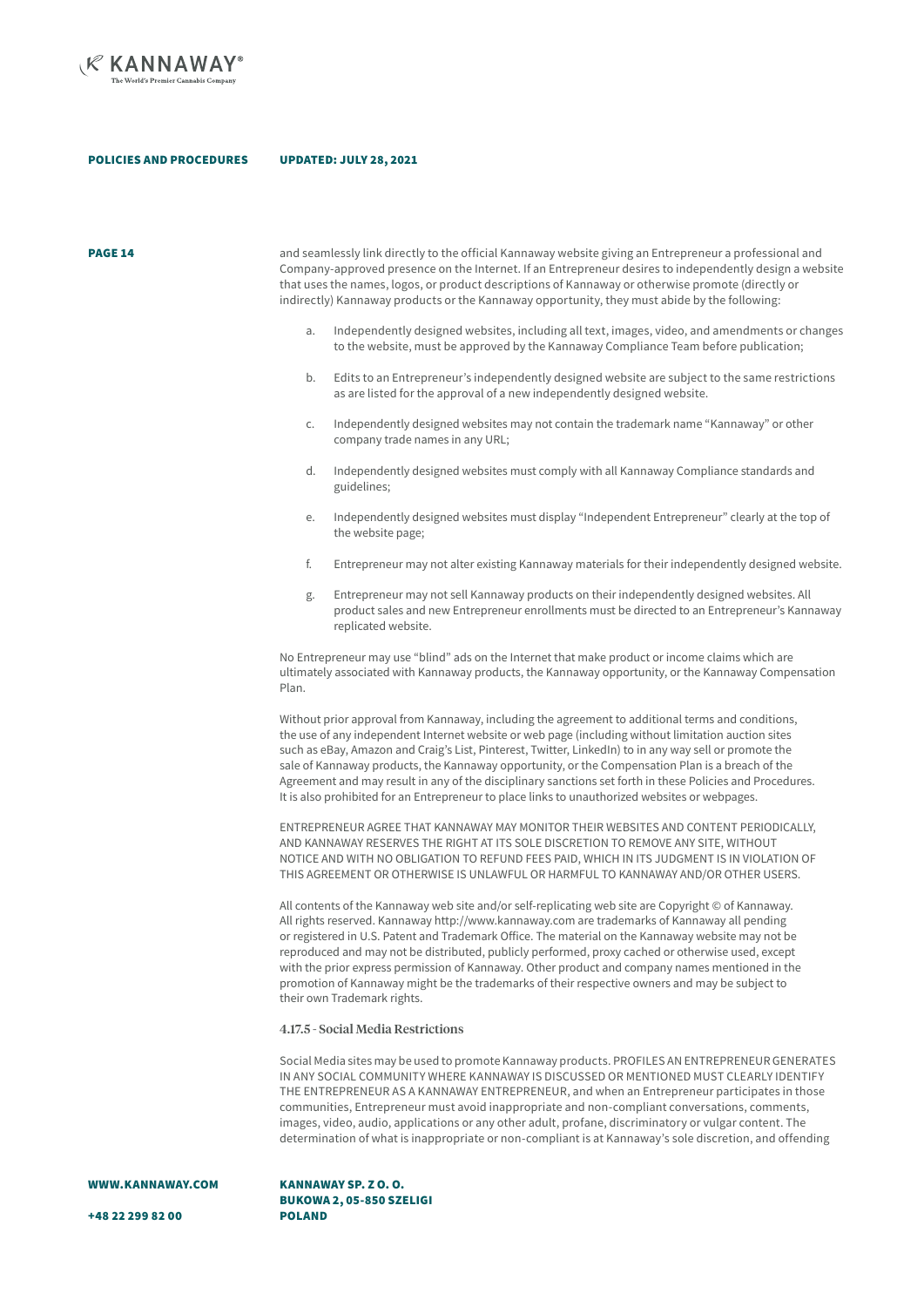

PAGE 15

Entrepreneur will be subject to disciplinary action. Banner ads and images used on these sites must be current and must come from the Kannaway approved library. If a link is provided, it must link to the posting Entrepreneur's Replicated website or an approved third-party website.

- a. Anonymous postings or use of an alias on any Social Media site is prohibited, and offending Entrepreneur will be subject to disciplinary action.
- b. Entrepreneur may not use blog spam, spamdexing or any other mass-replicated methods to leave blog comments. Comments Entrepreneur create, or leave must be useful, unique, relevant and specific to the blog's article.
- c. Entrepreneur must disclose their full name on all Social Media postings, and conspicuously identify themselves as an independent Entrepreneur for Kannaway. Anonymous postings or use of an alias is prohibited.
- d. Postings that are false, misleading, or deceptive are prohibited. This includes, but is not limited to, false or deceptive postings relating to the Kannaway income opportunity, Kannaway's products and services, and/or your biographical information and credentials.
- e. Entrepreneur may not "block" or otherwise hinder the Kannaway Compliance Department from viewing their Social Media postings. Offending Entrepreneur will be subject to disciplinary action.

### 4.18 - Insurance

### 4.18.1 - Business Pursuits Coverage

You may wish to arrange insurance coverage for your business. Your homeowner's insurance policy may not cover business related injuries or the theft of or damage to your business. Contact your insurance agent to make sure that your business property is protected.

The Entrepreneur, as self-employed entrepreneurs, are responsible for compliance with the relevant statutory provisions, including tax and social security law requirements (e.g. obtaining a sales tax identification number, registration of employees in with the social security institutions, and the obtention of trading license, if necessary), as well as for the obtention of any necessary insurance coverage. To this extent, the Entrepreneur shall ensure that all commission income earned in the context of their work is properly taxed at the location of their headquarters. KANNAWAY reserves the right to deduct from the agreed commission the respective amount for tax and charges, or to demand damages or reimbursement of expenses it incurs due to a breach of the above requirements, unless the Entrepreneur are not responsible for the damage or expense. KANNAWAY will pay no social security contributions for the Entrepreneur.

### 4.19 - International Marketing

Entrepreneur are only authorized to do business in the countries in which Kannaway has formally opened for business.

### 4.20 - Laws and Ordinances

Entrepreneur shall comply with all central, state and local laws and regulations in the conduct of their businesses. Many cities and counties have laws regulating certain home-based businesses. In most cases these ordinances are not applicable to Entrepreneur because of the nature of their business.

WWW.KANNAWAY.COM

KANNAWAY SP. Z O. O. BUKOWA 2, 05-850 SZELIGI POLAND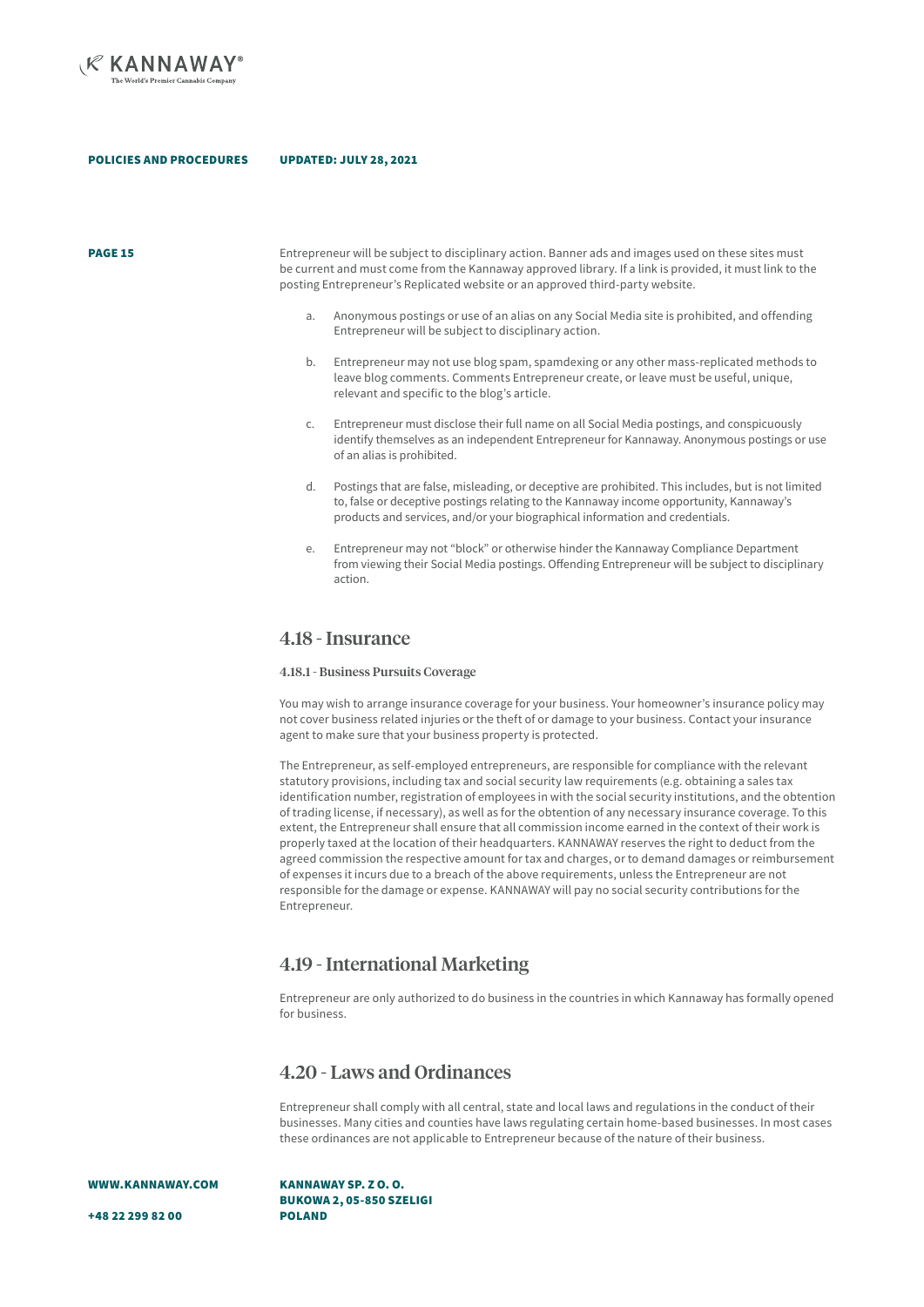

PAGE 16

Entrepreneur must obey all laws that do apply to them. If a city, county, state or central official informs an Entrepreneur that an ordinance applies to him or her, the Entrepreneur shall comply with the law.

### 4.21 - Minors

Entrepreneur shall not enroll or recruit individuals under the age of 18 into the Kannaway program: This is also for protection for under the age of 18 and for non full-cognitive capacity individuals.

### 4.22 - Actions of Household Members or Affiliated Individuals

If any member of an Entrepreneur's household, family, or other affiliated individual engages in any activity that, if performed by an Entrepreneur, would violate any provision of the Agreement, such activity will be deemed a violation by an Entrepreneur and Kannaway may take disciplinary action pursuant to the Statement of Policies against an Entrepreneur.

### 4.23 - One Kannaway Business Per Entrepreneur and Per Family Unit

An Entrepreneur may operate or have an ownership interest as a sole proprietorship in only one Kannaway Business. No individual may have, operate or receive compensation from more than one Kannaway Business. Individuals of the same Family Unit may enter into a Kannaway Business provided a family member acts as the direct sponsor of the other family member. A "Family Unit" is defined as spouses, partnerships, domestic partners and dependent children over the age of 18 living at or doing business at the Family Unit address. An exception to the one Kannaway Business per Entrepreneur rule will be considered on a case-by-case basis in the event that two Entrepreneur marry. Requests for exceptions to this policy must be submitted in writing to the Compliance Department.

### 4.23.1 – Kannaway Recognition Rank Awards and Incentive Trips – One Per Family Unit

Only the highest-ranking Entrepreneur per Family Unit will be eligible to receive Recognition Rank Awards, Incentive Trips or other incentives.

The Kannaway Elite Retreat Incentive Trip ("Elite Retreat") takes place annually. In the event that an Entrepreneur is eligible to attend the Elite Retreat, but does not attend, the Elite Retreat for that Entrepreneur will be forfeited and will hold no cash value.

The Elite Retreat Guest Policy: An Elite Retreat guest must be either: (i) a spouse or business partner of the Entrepreneur whose name is on the account: or (ii) an immediate family member that is not an existing Kannaway Entrepreneur.

### 4.24 - Product Claims

#### 4.24.1 - Health Claims

Entrepreneur shall never state or imply that any of the Kannaway products (or the ingredients therein) can be used to treat, mitigate or cure diseases. In December 2009, the FTC released Guides Concerning the Use of Endorsements and Testimonials in Advertising. The guidelines make clear that any Entrepreneur who provides a testimonial or endorsement about their experience with our products will be viewed as a statement from Kannaway. Kannaway products are not FDA approved as drugs; thus, its products cannot be marketed in this fashion.

WWW.KANNAWAY.COM

KANNAWAY SP. Z O. O. BUKOWA 2, 05-850 SZELIGI POLAND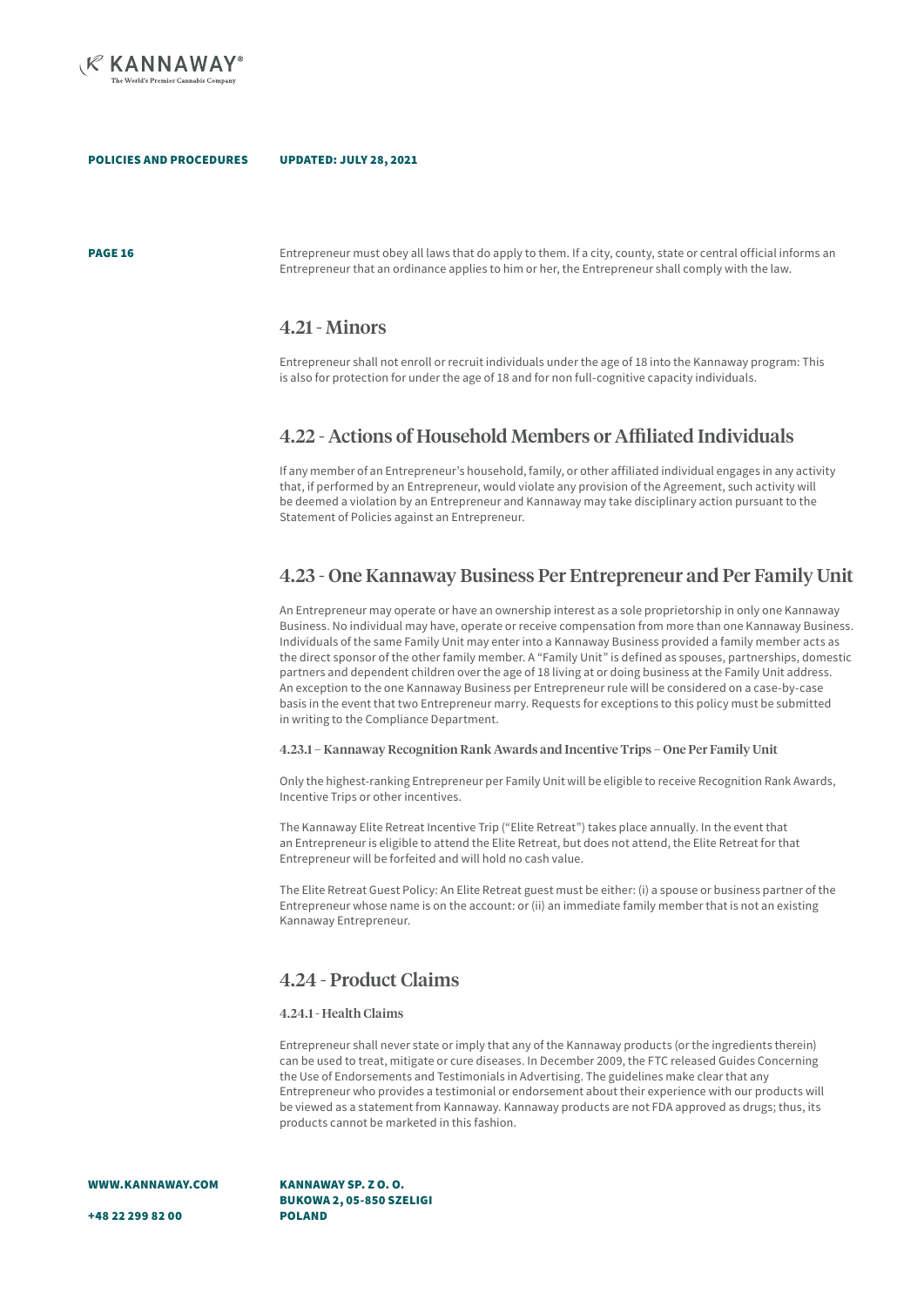

PAGE 17

#### 4.24.2 - FDA Approved Claims

Entrepreneur shall never state or imply that any Product is registered or approved by the United States Food and Drug Administration ("FDA") or any other regulatory authority. The FDA does not require or grant specific approval for the individual nutritional Products that Kannaway sells.

## 4.25 - Personal Testimonials

Testimonials about Kannaway products are not allowed.

### 4.26 - Requests for Records

Any request from an Entrepreneur for copies of invoices, agreements, Downline activity reports or other records/reports will require a fee of 1 EUR per page per copy. This fee covers the expense of mailing and time required to research files and make copies of the records.

## 4.27 - Sale, Transfer or Assignment of Kannaway Business

#### 4.27.1

Although a Kannaway business is a privately owned, independently operated business, the sale, transfer or assignment of a Kannaway business, and the sale, transfer or assignment of an interest in a Business Entity that owns or operates a Kannaway Entrepreneur business, is subject to certain limitations.

If an Entrepreneur wishes to sell his or her Kannaway business, or interest in a Business Entity that owns or operates a Kannaway business, the following criteria must be met:

- a. An Entrepreneur membership is owned (100%) by the Seller/Transferor
- b. The selling Entrepreneur must be qualified at the Director level or higher,
- c. The selling Entrepreneur must offer Kannaway the right of first refusal to purchase the business on the same terms as agreed upon with a third-party buyer. Kannaway shall have fifteen (15) days from the date of receipt of the written offer from the seller to exercise its right of first refusal.
- d. The buyer or transferee must become a qualified Entrepreneur. If the buyer is an active Kannaway Entrepreneur or a Kannaway customer, he or she must first terminate his or her Kannaway business and wait six (6) calendar months before acquiring any interest in a different Kannaway business;
- e. Before the sale, transfer or assignment can be finalized and approved by Kannaway, any debt obligations the selling party has with Kannaway must be satisfied.
- f. The selling party must be in good standing and not in violation of any of the terms of the Agreement in order to be eligible to sell, transfer or assign a Kannaway Entrepreneur business.

KANNAWAY SP. Z O. O. BUKOWA 2, 05-850 SZELIGI POLAND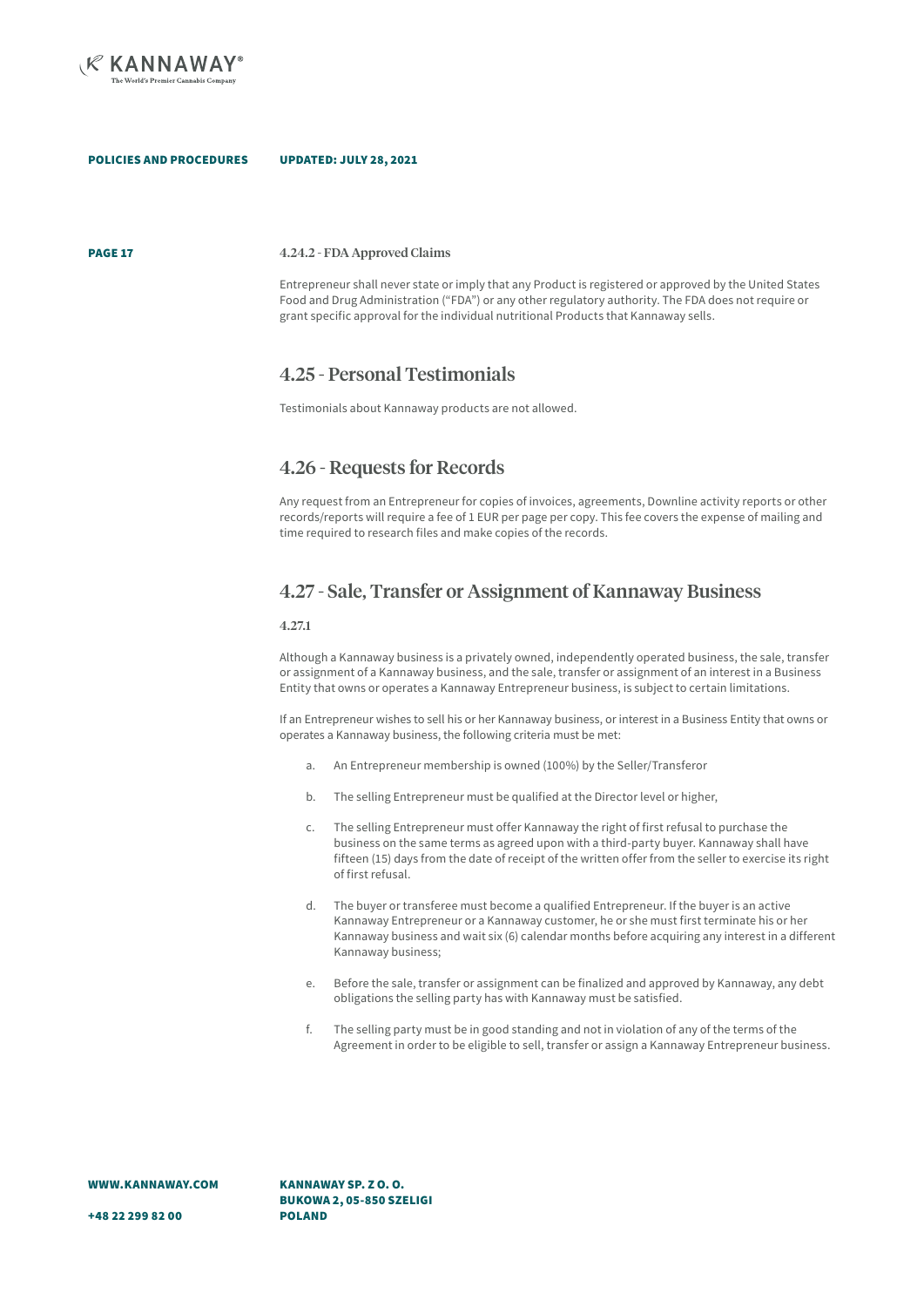

**PAGE 18** To convey, sell, assign, or otherwise transfer a Kannaway Entrepreneur Business or any interest therein, a Member must contact the Kannaway Compliance Department and provide the completed Sales/Transfer of Kannaway Business form and the Kannaway Entrepreneur Membership Application, follow the internal policies, and meet any requirements, as may be amended from time to time, including the payment of a standard processing fee.

### 4.27.2 - Transfers Upon Death

- Individuals. If you are a current Entrepreneur, upon your death, your Distributorship may be passed on to your heirs, or other beneficiaries whether by will, intestate succession, or otherwise. The transfer will be recognized by Kannaway when a court order or proper legal document addressing the transfer to a qualified transferee is submitted to Kannaway. Kannaway encourages you to make appropriate arrangements in consultation with an estate planning attorney for the transfer of your Distributorship.
- b. Participant in a Business Entity. If you are a Participant in a Business Entity, upon your death your interest in the Distributorship will be transferred according to the Business Entity's legal documents and applicable law governing the transfer, provided that all Persons of the transferee are qualified to hold an interest in a Distributorship under these Policies and Procedures. The transfer of your interest will be recognized by Kannaway when a court order or proper legal documents addressing the transfer to a qualified transferee are submitted to Kannaway.

### 4.28 - Separation of a Kannaway Entrepreneur Business

In the event of a dissolution of marriage of a Kannaway Entrepreneur, and a spouse, arrangements must be made to assure that any division of the business assets is accomplished so as not to adversely affect the interests and income of other businesses up or down the line of sponsorship. In the event that a married couple, a couple in an official civil union, a legal person or non-incorporated firm registered as an Entrepreneur end their association on an internal level, even after such separation, dissolution or other termination, one of the aforementioned associations shall remain in the position of sales partner. The separating members/shareholders must agree internally which member/shareholder will continue the sales partnership, and this must be notified to KANNAWAY by one of the two parties in the form of a signed and notarized written notice or by the production of a court order. In the case of an internal dispute about the consequences of the separation, divorce, dissolution, or other termination in relation to the KANNAWAY sales partnership the latter reserves the right of extraordinary termination, where such a dispute leads to a neglecting of the obligations of the Entrepreneur, to a breach of these General Conditions regarding Sales Partners, to a breach of law or to an unreasonable burden on the KANNAWAY Downline or Upline. If the separating parties fail to provide for the best interests of other Entrepreneur and Kannaway, Kannaway may be forced to involuntarily terminate an Entrepreneur Agreement.

#### 4.28.1

During the pendency of a divorce or dissolution, Kannaway shall treat the business according to the status quo as existed prior to the filing of the divorce or dissolution. Under no circumstances will the Downline Organization of divorcing spouses be divided.

Similarly, under no circumstances will Kannaway split commission and bonus checks between divorcing spouses. Kannaway will recognize only one Downline Organization and will issue only one commission check per Kannaway business per commission cycle. Commission checks shall always be issued to the individual whose name appears on the Entrepreneur Agreement.

WWW.KANNAWAY.COM

KANNAWAY SP. Z O. O. BUKOWA 2, 05-850 SZELIGI POLAND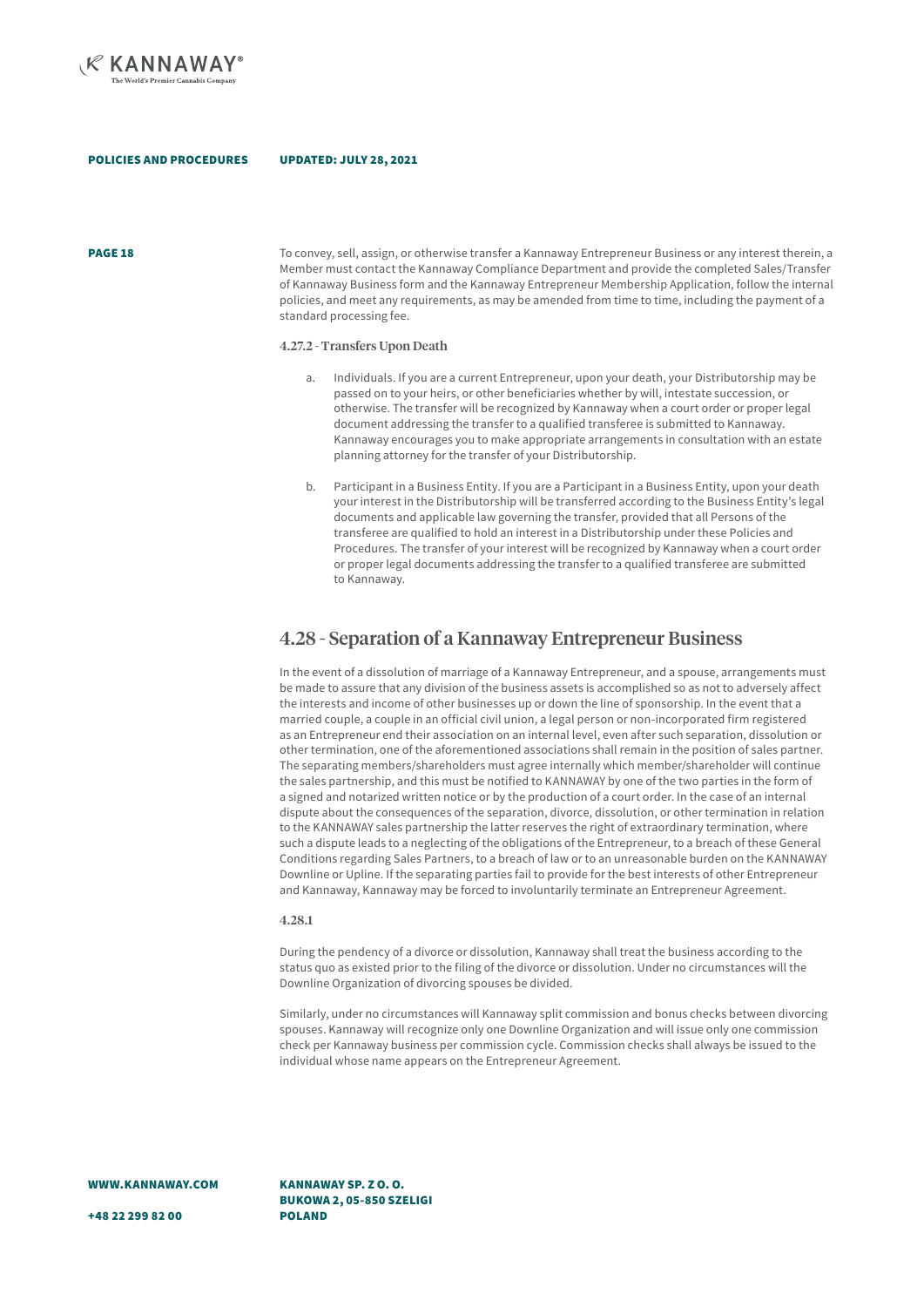

#### UPDATED: JULY 28, 2021

### PAGE 19 4.29 - Sponsoring

All active Entrepreneurs in good standing have the right to sponsor and enroll others into Kannaway. Entrepreneur sponsoring a prospective Entrepreneur should not accept personally addressed enrollment checks. New Entrepreneur enrollments should be completed via their Sponsor's Kannaway replicated website. Each prospective Entrepreneur has the ultimate right to choose his or her own sponsor. If two Entrepreneur claim to be the sponsor of the same new Entrepreneur; Kannaway shall regard the first application received by Kannaway as controlling.

### 4.30 - Stacking

"Stacking" is strictly prohibited. The term "stacking" includes: (a) violating the one-business-perhousehold rule and/or (b) enrolling fictitious individuals or entities into the Kannaway Compensation Plan, in an attempt to manipulate the Compensation Plan.

### 4.31 - Telemarketing

The EU Trade Commission and the EU Communications Commission each have laws that restrict telemarketing practices.

Both EU agencies (as well as a number of states) have "do not call" regulations as part of their telemarketing laws. While you may not consider yourself a "telemarketer" in the traditional sense of the word, these regulations broadly define the term "telemarketer" and "telemarketing" so that your inadvertent action of calling someone whose telephone number is listed on the EU "do not call" registry could cause you to violate the law. Moreover, these regulations must not be taken lightly, as they carry significant penalties (up to \$11,000.00 per violation).

Therefore, Entrepreneur must not engage in telemarketing relative to the operation of their Kannaway businesses. The term "telemarketing" means the placing of one or more telephone calls to an individual or entity to induce the purchase of a Kannaway product or service, or to recruit them for the Kannaway opportunity. "Cold calls" made to prospective customers or Entrepreneur that promote either Kannaway's products or services or the Kannaway opportunity constitute telemarketing and are prohibited. Furthermore, there is a ban on the sending of unsolicited advertising emails, advertising faxes, advertising SMS messages (spam), or other electronic advertising messages e.g. via social media services. However, a telephone call(s) placed to a prospective customer or Entrepreneur (a "prospect") is permissible under the following situations:

- a. If an Entrepreneur has an established business relationship with the prospect. An "established business relationship" is a relationship between an Entrepreneur and a prospect based on the prospect's purchase, rental or lease of goods or services from the Entrepreneur, or a financial transaction between the prospect and the Entrepreneur, within the 18 months immediately preceding the date of a telephone call to induce the prospect's purchase of a product or service.
- b. The prospect's personal inquiry or application regarding a product or service offered by an Entrepreneur within the 3 months immediately preceding the date of such a call.
- c. If an Entrepreneur receives written and signed permission from the prospect authorizing the Entrepreneur to call. The authorization must specify the telephone number(s) that the Entrepreneur is authorized to call.

WWW.KANNAWAY.COM

KANNAWAY SP. Z O. O. BUKOWA 2, 05-850 SZELIGI POLAND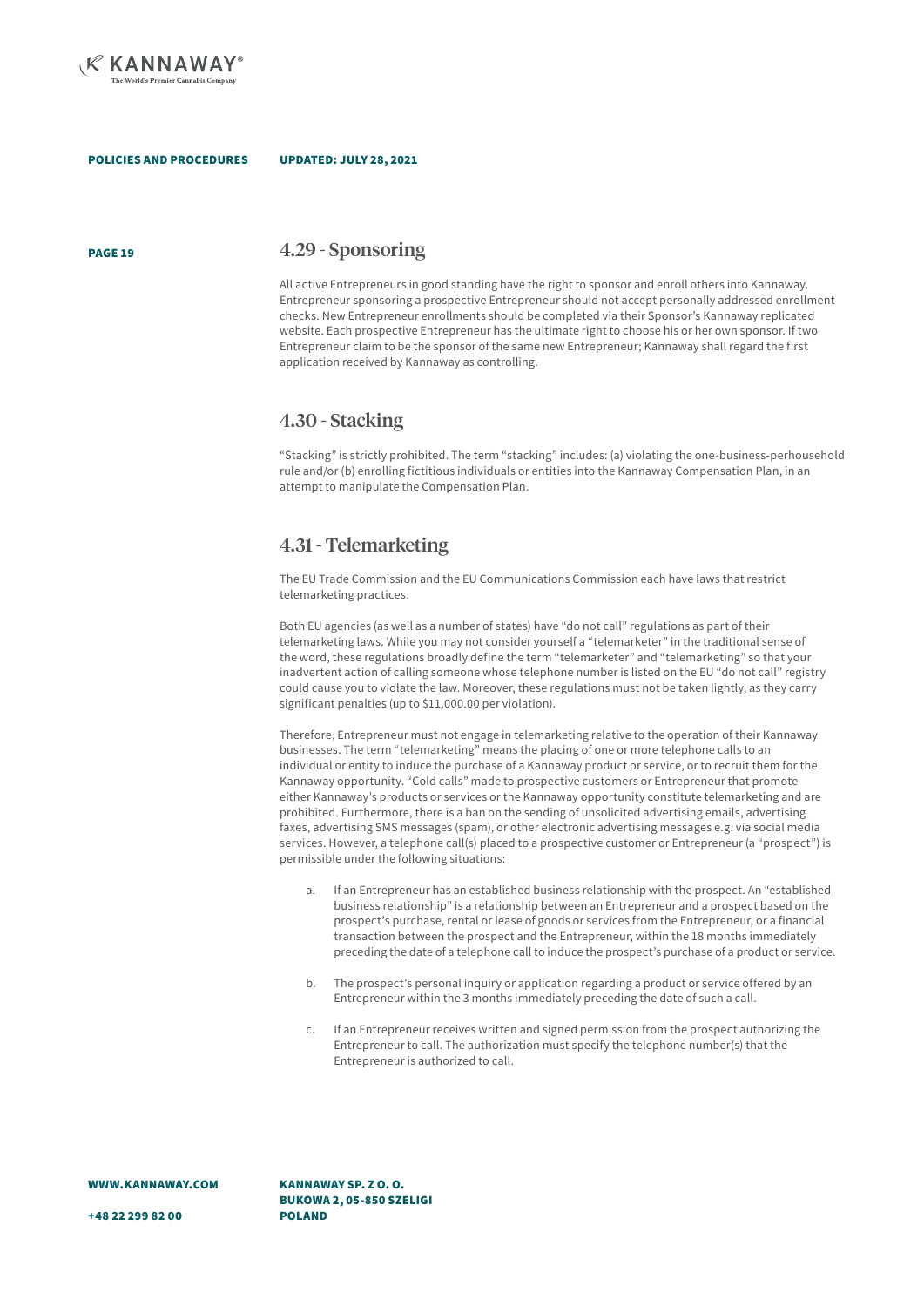

**PAGE 20 d.** You may call family members, personal friends and acquaintances. An "acquaintance" is someone with whom you have at least a recent first-hand relationship (i.e., you have recently personally met him or her). Bear in mind, however, that if you make a habit of "card collecting" with everyone you meet and subsequently calling them, the FTC may consider this a form of telemarketing that is not subject to this exemption. Thus, if you engage in calling "acquaintances," you must make such calls on an occasional basis only and not make

> In addition, Entrepreneur shall not use automatic telephone dialing systems relative to the operation of their Kannaway businesses. The term "automatic telephone dialing system" means equipment which has the capacity to (a) store or produce telephone numbers to be called using a random or sequential number generator and (b) to dial such numbers.

### 4.32 - Consent to Images and Recordings

Entrepreneur agree to permit Kannaway to obtain photographs, videos, and other recorded media of their likenesses. During the term of this agreement and for two years thereafter, Entrepreneur acknowledge and agree to allow any such recorded media to be reproduced, published, distributed, broadcast, exhibited and/or in any other way used by Kannaway for any lawful purpose, and without compensation.

## Section 5 Responsabilities of Entrepreneur

this a routine practice.

## 5.1 - Continuing Development Obligations

### 5.1.1 - Ongoing Training

UPDATED: JULY 28, 2021

Any Entrepreneur who sponsors another Entrepreneur into Kannaway must perform a bona fide assistance and training function to ensure that his or her Downline is properly operating his or her Kannaway business. Entrepreneur must have ongoing contact and communication with the Entrepreneur in their Downline Organizations. Examples of such contact and communication may include, but are not limited to, newsletters, written correspondence, personal meetings, telephone contact, voice mail, electronic mail and the accompaniment of Downline Entrepreneur to Kannaway meetings, training sessions, and other functions. Upline Entrepreneur are also responsible to motivate and train new Entrepreneur in Kannaway product knowledge, effective sales techniques, the Kannaway Compensation Plan and compliance with Kannaway Policies and Procedures. Communication with and the training of Downline Entrepreneur must not, however, violate Section 4.10 (regarding the development of Entrepreneur-produced sales aids and promotional materials). Entrepreneur cannot charge for training. Upon request, every Entrepreneur should be able to provide documented evidence to Kannaway of his or her ongoing fulfillment of the responsibilities of a sponsor.

### 5.1.2 - Increased Training Responsibilities

As Entrepreneur progress through the various levels of leadership, they will become more experienced in sales techniques, product knowledge and understanding of the Kannaway program. They will be called upon to share this knowledge with lesser-experienced Entrepreneur within their organization.

WWW.KANNAWAY.COM

KANNAWAY SP. Z O. O. BUKOWA 2, 05-850 SZELIGI POLAND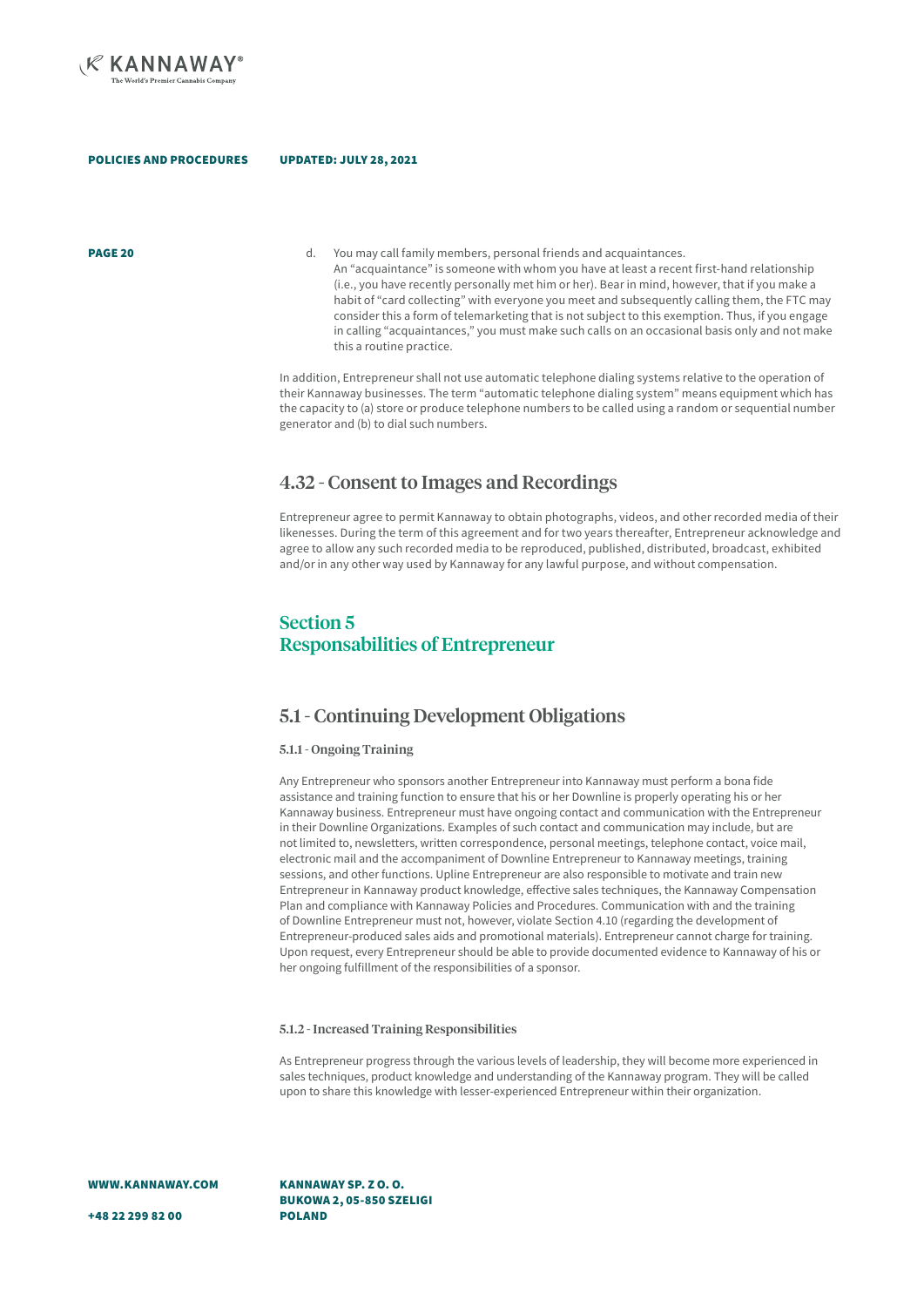

### UPDATED: JULY 28, 2021

PAGE 21

### 5.2 - Non-disparagement

Kannaway wants to provide its Entrepreneur with the best products, compensation plan and service in the industry. Accordingly, we value your constructive criticisms and comments. All such comments should be submitted in writing to the Kannaway corporate offices. While Kannaway welcomes constructive input, negative comments and remarks made in the field by Entrepreneur about Kannaway, its products, or its Compensation Plan serve no purpose other than to sour the enthusiasm of other Kannaway Entrepreneur. For this reason, and to set the proper example for their Downline, Entrepreneursmust not disparage, demean or make negative remarks about Kannaway, other Kannaway Entrepreneur, Kannaway's services, the Compensation Plan or Kannaway's directors, officers or employees.

### 5.3 - Non-Discrimination and Non-Harassment

Entrepreneur agree to operate their business in a manner that is free of harassment, intimidation, threats, and abuse. Discrimination and all forms of unlawful harassment, including but not limited to sexual harassment, are not condoned. No form of unlawful discriminatory or harassing conduct by or towards any Entrepreneur, customer, vendor, corporate employee or other person in our workplace or jobsites will be tolerated.

### 5.4 - Maintaining Kannaway's Reputation

Entrepreneur will not act in any way, including their actions outside the scope of their Entrepreneur ship, which could be considered detrimental to the business or reputation of Kannaway or its Entrepreneur. Kannaway has the right to, in its sole discretion, determine what actions may be considered detrimental and take action against any Entrepreneur.

### 5.5 - Providing Documentation to Applicants

Entrepreneur must provide the most current version of the Policies and Procedures and the Compensation Plan to individuals whom they are sponsoring to become Entrepreneur before the applicant signs an Entrepreneur Agreement. Additional copies of Policies and Procedures can be found on the Kannaway website at kannaway.com, or in your business center under the forms section.

### 5.6 - Reporting Policy Violations

Entrepreneur observing a policy violation by another Entrepreneur should submit a written report of the violation directly to the attention of the Kannaway Compliance Department. Details of the incident(s), such as dates, number of occurrences, persons involved and any supporting documentation, should be included in the report.

### 5.6.1 - Time Limitation on Reported Policy Violations

An Entrepreneur must report an alleged violation of the Agreement, within 12 months of its occurrence or alleged occurrence. Failure to report a violation within the 12 months period will result in Kannaway not pursuing the allegations in order to prevent stale claims from disrupting the ongoing business activities of Entrepreneur. All reports of violations must be in writing and sent to the attention of Kannaway's Compliance department.

WWW.KANNAWAY.COM

KANNAWAY SP. Z O. O. BUKOWA 2, 05-850 SZELIGI POLAND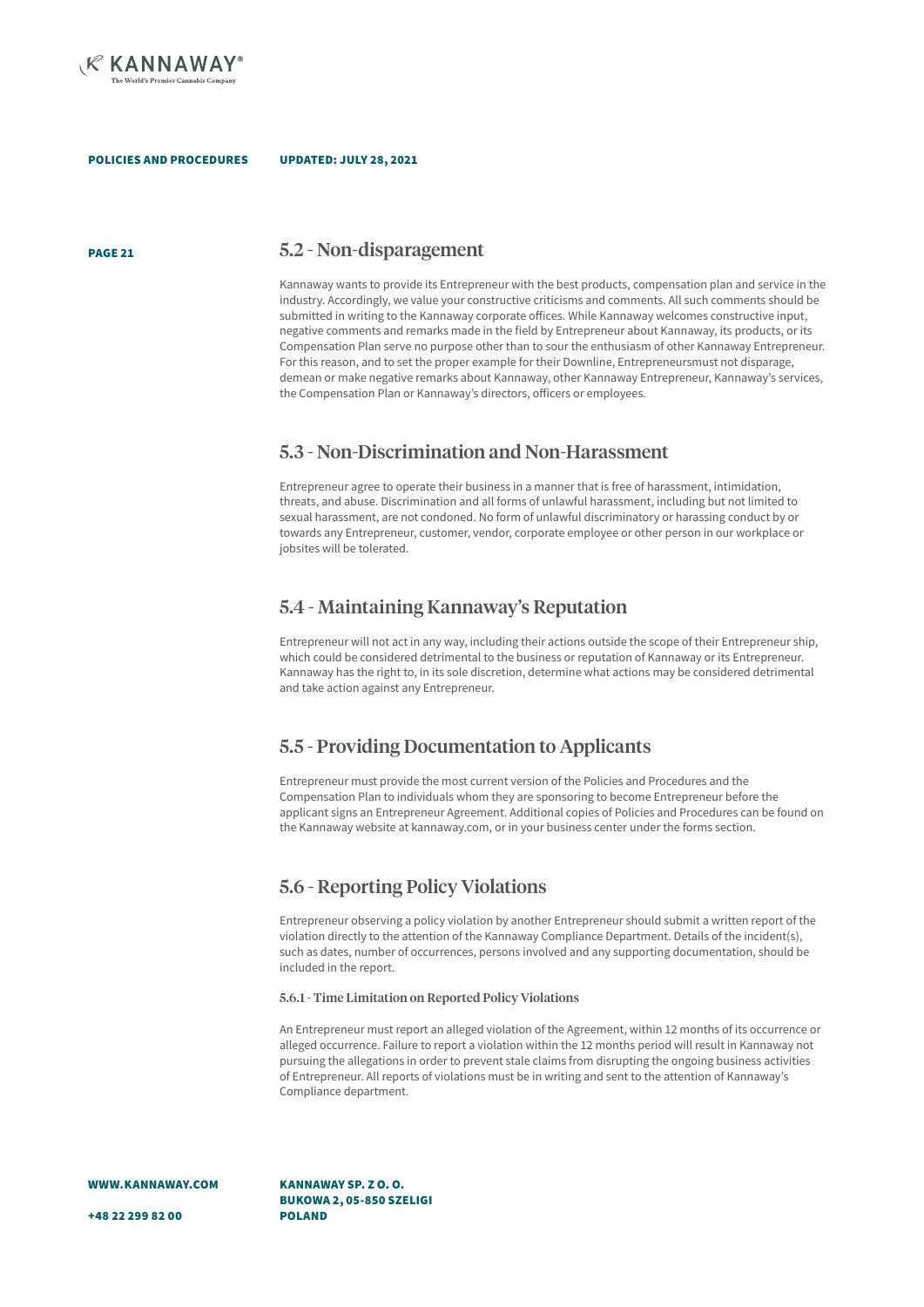

#### UPDATED: JULY 28, 2021

PAGE 22

### Section 6 Sales Requirements

### 6.1 - Product Sales

The Kannaway Compensation Plan is based upon the sale of Kannaway services to end user consumers. Entrepreneur must fulfill personal and downline organization sales requirements (as well as meet other responsibilities set forth in the Agreement) to be eligible for bonuses, commissions and advancement to higher levels of achievement. There are no requirements for Entrepreneur to purchase product to qualify for commissions. Entrepreneur certify by the reordering of additional products that they have consumed or sold at least 70% of the products purchased in their previous order. Purchasing product solely for the purpose of collecting bonuses or achieving rank is prohibited. Kannaway retains the right to limit the amount of purchases you may make if, in our sole judgment, we believe those purchases are being made solely for qualification purposes instead of for consumption or resale.

Five (5) Customer Rule / Retention of Records: Qualification for all bonuses requires retail sales to at least five (5) individuals on a monthly basis. Entrepreneur's must keep all records of retail sales for at least six (6) years and agree to make this documentation available to the Company at the Company's reasonable request. Compliance with the retail sales requirements of the Company is randomly monitored. Each product order purchased through Entrepreneur's Replicated site by non Distributors or Customers is automatically counted on a monthly basis toward retail sales requirements. Bonuses are never paid for recruiting. The only way to earn bonuses is through the sale of products.

### 6.2 - Sales Tax

#### 6.2.1 - Company Collection of State Sales Tax

Kannaway provides the service of collecting state sales tax at the time of your purchase and remitting it to your state. The amount of sales tax is based upon the suggested retail price of a Product, calculated at your local tax rate. You can recover the prepaid sales tax when you make a retail sale.

### 6.2.2 - Exemption from Company Collection of State Sales Tax

Entrepreneur may apply for an exemption from Company collection of state sales tax by submitting a proper sales tax exemption form to Kannaway.

Kannaway cannot exempt any of your orders from pre-collected state sales tax until all proper documentation is on file with the Sales Tax Department of Kannaway. Kannaway reserves the right to verify the validity of any documents and evidence that you submit in applying for this exemption. If you are approved for sales tax exemption, you will be solely responsible for collecting and remitting sales taxes to the appropriate jurisdictional authorities. Any questions concerning retail sales tax requirements should be directed to your tax advisor.

### 6.3 - Territory Restrictions

There are no exclusive territories granted to anyone. No franchise fees are required.

WWW.KANNAWAY.COM

KANNAWAY SP. Z O. O. BUKOWA 2, 05-850 SZELIGI POLAND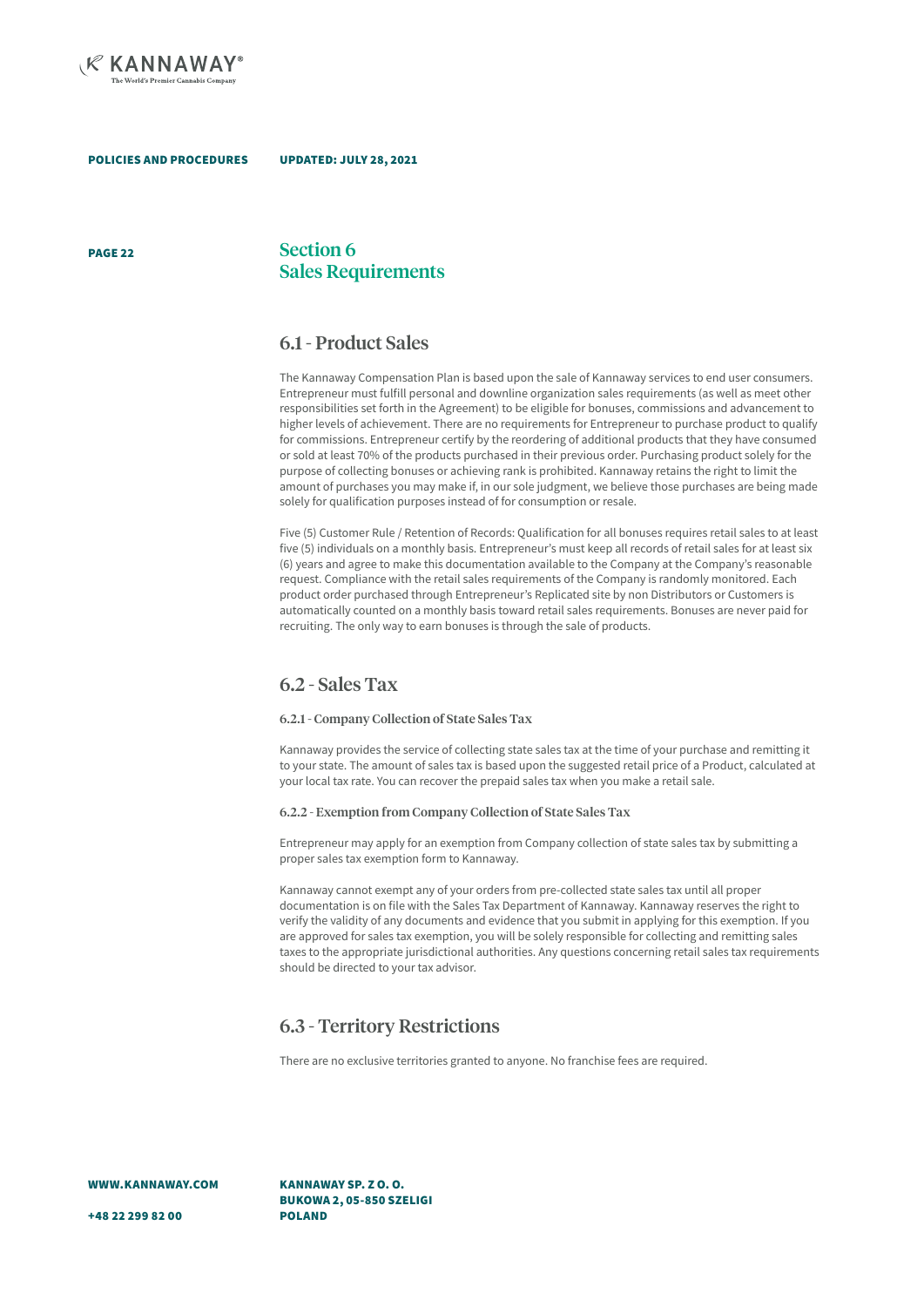

PAGE 23

Section 7 Bonuses and Commissions

## 7.1 - Bonus and Commission Qualifications

An Entrepreneur must be active and in compliance with the Agreement and these policies to qualify for bonuses and commissions. So long as an Entrepreneur complies with the terms of the Agreement and these policies, Kannaway shall pay commissions to such Entrepreneur in accordance with the Compensation Plan. The minimum amount for which Kannaway will issue a commission payment is 25 CV (currently 22 EUR). If an Entrepreneur's bonuses and commissions do not equal or exceed 25 CV (currently 22 EUR), Kannaway will accrue the commissions and bonuses until they total 25 CV (currently 22 EUR). Commissions will be issued once 25 CV (currently 22 EUR) has been accrued via our Payquicker payment platform.

## 7.2 - Commission Payments and Promotions

### 7.2.1 - Payments, Calculations, and Bonuses

Commissions will be distributed in accordance with the Compensation Plan. Commissions will be calculated according to the level for which an Entrepreneur actually satisfied all of the requirements according to the Compensation Plan rather than the highest rank or title achieved. Commission reports will be provided to Entrepreneur on-line, via web access.

### 7.2.2 - Promotions

Promotions are determined based on business organization and sales activity for each applicable period.

## 7.3 - Adjustment to Bonuses and Commissions

### 7.3.1 - Adjustments for Returned Products

Entrepreneur receive bonuses and commissions based on the actual enrollment for services to merchants. When a service is cancelled, and refund is authorized by Kannaway, the bonuses and commissions attributable to the refunded service(s) will be deducted in the month in which the refund is given, and continuing every pay period thereafter until the commission is recovered from the Entrepreneur who received bonuses and commissions on the sales of the refunded service(s).

## 7.4 - Reports

All information provided by Kannaway in online or telephonic Downline Activity Reports, including but not limited to personal and group sales volume (or any part thereof), and Downline sponsoring activity is believed to be accurate and reliable. Nevertheless, due to various factors, including the inherent possibility of human and mechanical error; the accuracy, completeness and timeliness of orders; denial of credit card and electronic check payments; returned products; and credit card and electronic check charge-backs, the information is not guaranteed by Kannaway or any persons creating or transmitting the information. All personal and group sales volume information is provided "as is" without warranties, expressed or implied, or representations of any kind whatsoever. In particular, but without limitation, there shall be no warranties of merchantability, fitness for a particular use or non-infringement.

WWW.KANNAWAY.COM

KANNAWAY SP. Z O. O. BUKOWA 2, 05-850 SZELIGI POLAND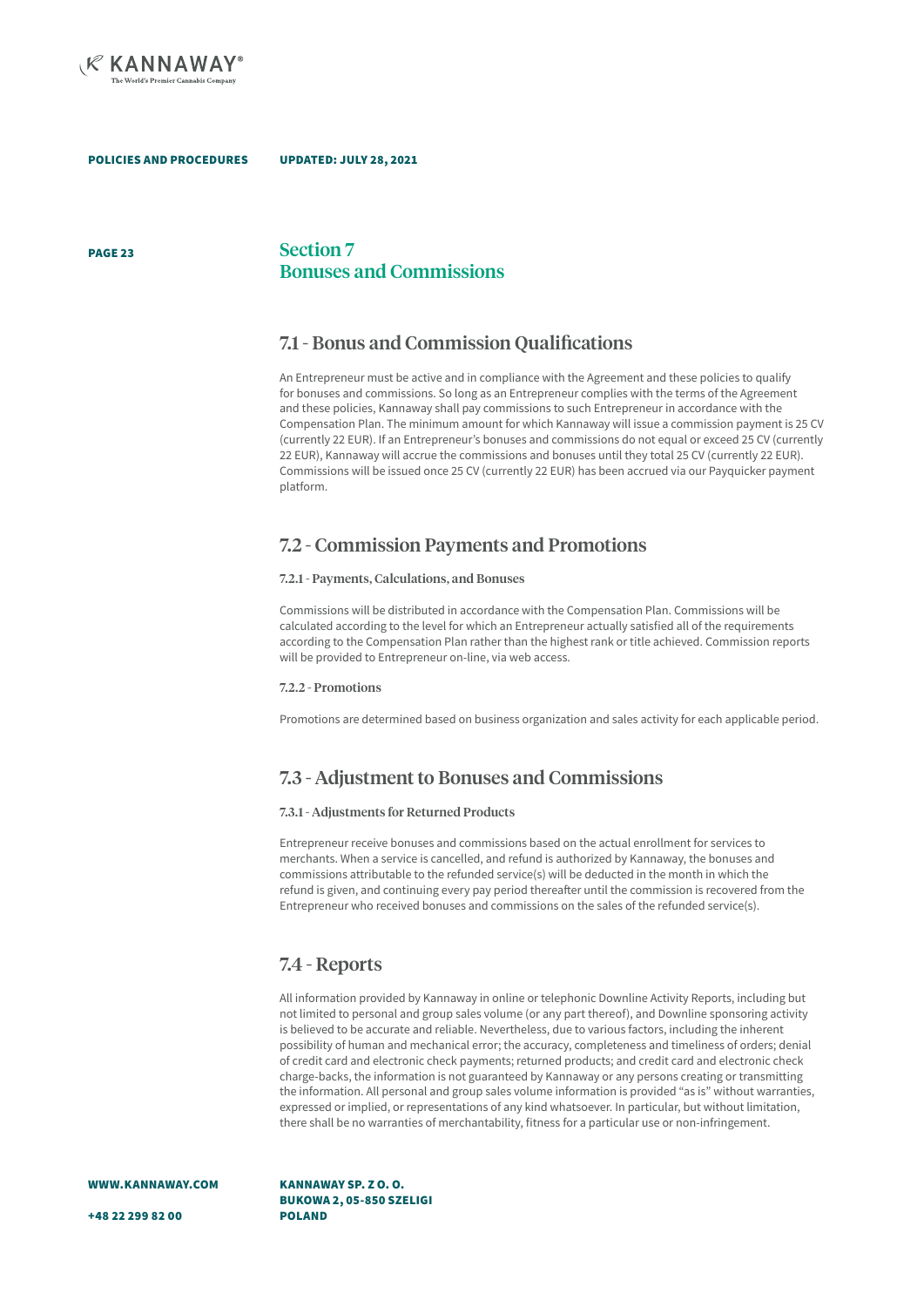

## UPDATED: JULY 28, 2021

**PAGE 24** To the fullest extent permissible under applicable law. Kannaway and/or other persons creating or transmitting the information will in no event be liable to any Entrepreneur or anyone else for any direct, indirect, consequential, incidental, special or punitive damages that arise out of the use of or access to personal and group sales volume information (including but not limited to lost profits, bonuses, or commissions, loss of opportunity and damages that may result from inaccuracy, incompleteness, inconvenience, delay or loss of the use of the information), even if Kannaway or other persons creating or transmitting the information shall have been advised of the possibility of such damages. To the fullest extent permitted by law, Kannaway or other persons creating or transmitting the information shall have no responsibility or liability to you or anyone else under any tort, contract, negligence, strict liability, products liability or other theory with respect to any subject matter of this agreement or terms and conditions related thereto.

> Access to and use of Kannaway's online reporting services and your reliance upon such information is at your own risk. All such information is provided to you "as is." If you are dissatisfied with the accuracy or quality of the information, your sole and exclusive remedy is to discontinue use of and access to Kannaway's online reporting services and your reliance upon the information.

## 7.5 - Chargeback

A "Chargeback" is the payment amount that is returned to a debit or credit card, after a customer disputes the transaction (maybe not recognizing the sellers name) or simply returns the purchased item and asking the bank to retract the payment.

As the Merchant, Kannaway incurs a fee from the card issuer when a Chargeback occurs. Therefore, Kannaway requires its Entrepreneur to contact Kannaway Customer Support to assist in any refund request instead of requesting a Chargeback directly through their bank.

In the event of a Chargeback, the account of Entrepreneur will be immediately suspended. In addition, the Entrepreneur will be charged any additional cost incurred by Kannaway due to the outstanding Chargeback.

## Section 8 Satisfaction Guaranteed and Return on Sales Aids

Kannaway offers a one hundred percent (100% - less shipping charges), thirty-day money back guarantee for all customers and Entrepreneur. An Entrepreneur will then return the product(s) back to Kannaway in resalable condition for a refund of the wholesale purchase price.

If an Entrepreneur is not 100% satisfied with our products or is unable to sell it, he or she may return the item(s)for a refund (less shipping charges) if the products were purchased within 30 days and remain in resalable condition. Please refer to the Kannaway Return and Refund Policy document for additional details and requirements in processing your return/refund.

If the purchases were made through a credit card, the refund will be credited back to the same account. Kannaway shall deduct from the reimbursement paid to the Entrepreneur any commissions, bonuses, rebates or other incentives received by the Entrepreneur, which were associated with the merchandise that is returned.

WWW.KANNAWAY.COM

+48 22 299 82 00

KANNAWAY SP. Z O. O. BUKOWA 2, 05-850 SZELIGI POLAND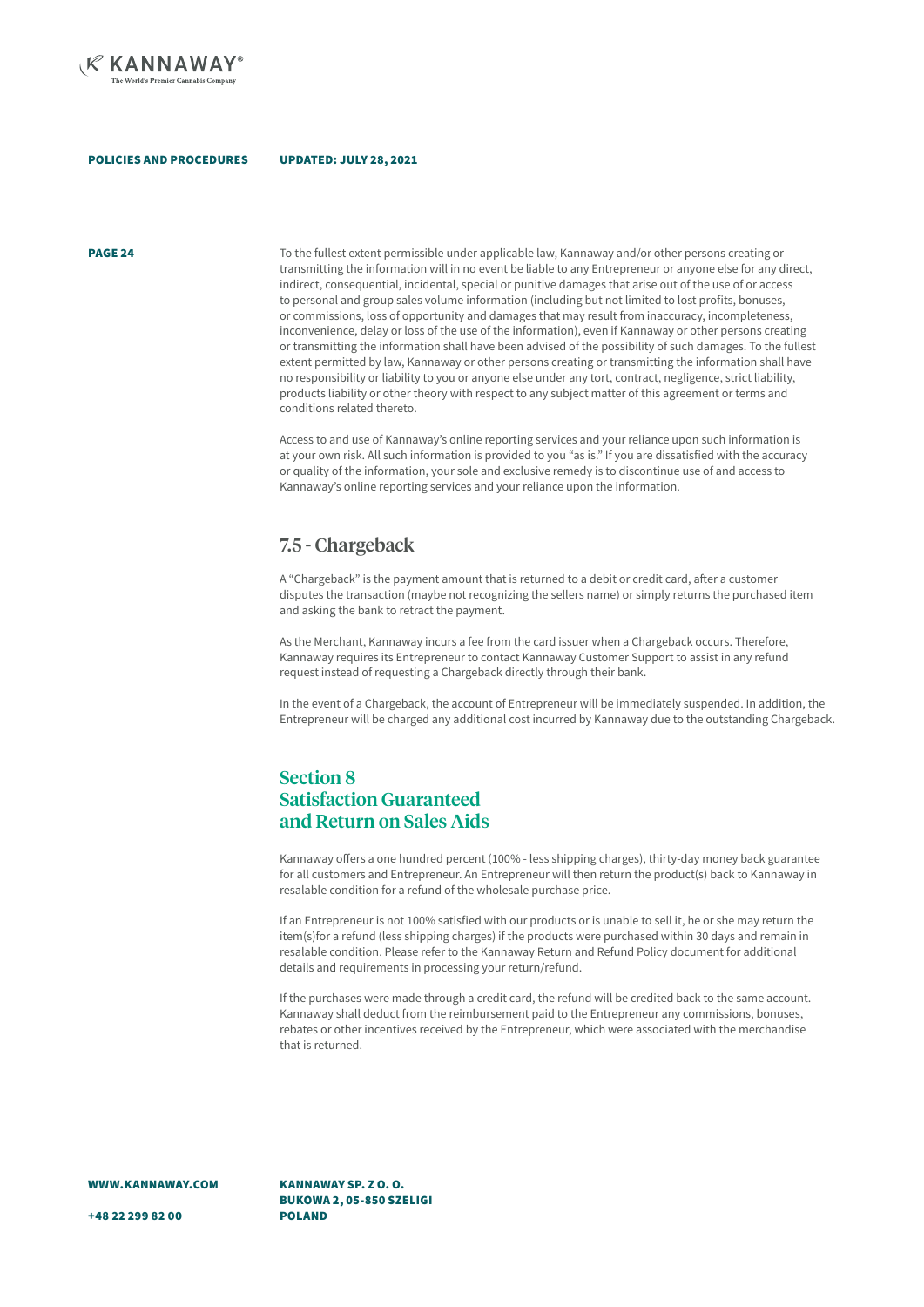

#### UPDATED: JULY 28, 2021

PAGE 25

### 8.1 - Voluntary Contractual Right of Withdrawal

Requests by a Kannaway Entrepreneur to return their sales aids or inventory for a refund will be treated as a request to voluntarily cancel that Entrepreneur business.

The request for Buy Back must be made in writing within 90 days of the original purchase date. Reimbursement will be made for the wholesale value of the original product, less a 10% restocking charge, freight, rebates, bonuses, and personal discounts (or as applicable law dictates), and Kannaway shall repurchase the inventory and sales aids and the Associate's Agreement shall be canceled. An Entrepreneur may only return sales aids or inventory purchased by him or her that are in new and resalable condition. Please refer to the Kannaway Return and Refund Policy document for additional details and requirements in processing your return/refund.

Upon receipt of the sales aids or inventory, an Entrepreneur will be reimbursed 90% of the cost of the original purchase price(s), not to include shipping and handling charges. If the purchases were made through a credit card, the refund will be credited back to the same account.

- a. Entrepreneur must inform Kannaway of intent to exercise the sales aid and inventory buy-back option within 10 business days of resignation notice.
- b. All products to be returned for refund under this provision must be approved in advance of shipment to Kannaway, by calling the Customer Services Department.
- c. Entrepreneur will be asked to submit invoices detailing the sales aid and inventory items to be returned.
- d. Upon approval from Kannaway, returns may be sent to Kannaway's headquarters and must be accompanied by an invoice copy for each item.

### 8.2 - Return Process

A. Please refer to Kannaway Return and Refund Policy document for specific details and requirements in processing your return/refund.

B. All returns, whether by a Customer, or Entrepreneur, must be made as follows:

- 1. Obtain RMA (Return Merchandise Authorization) from Kannaway, LLC
- 2. Ship items to the address provided by Kannaway, LLC Customer service when you are given your RMA.
- 3. Provide a copy of the invoice with the returned products or service. Such invoice must reference the RMA and include the reason for the return.
- 4. Ship back product in manufacturer's box exactly as it was delivered.

C. All returns must be shipped to Kannaway LLC pre-paid, as Kannaway does not accept shipping collect packages. Kannaway recommends shipping returned product by UPS or FedEx with tracking, as risk of loss in shipping the returned product shall be borne solely by the Customer, or Entrepreneur. If returned product is not received at Kannaway Distribution Center, it is the responsibility of the Customer, or Entrepreneur to trace the shipment and no credit will be applied.

D. Shipping charges will not be refunded

E. A 10% restocking fee will be deducted from the refund amount for 8.1.

WWW.KANNAWAY.COM

KANNAWAY SP. Z O. O. BUKOWA 2, 05-850 SZELIGI POLAND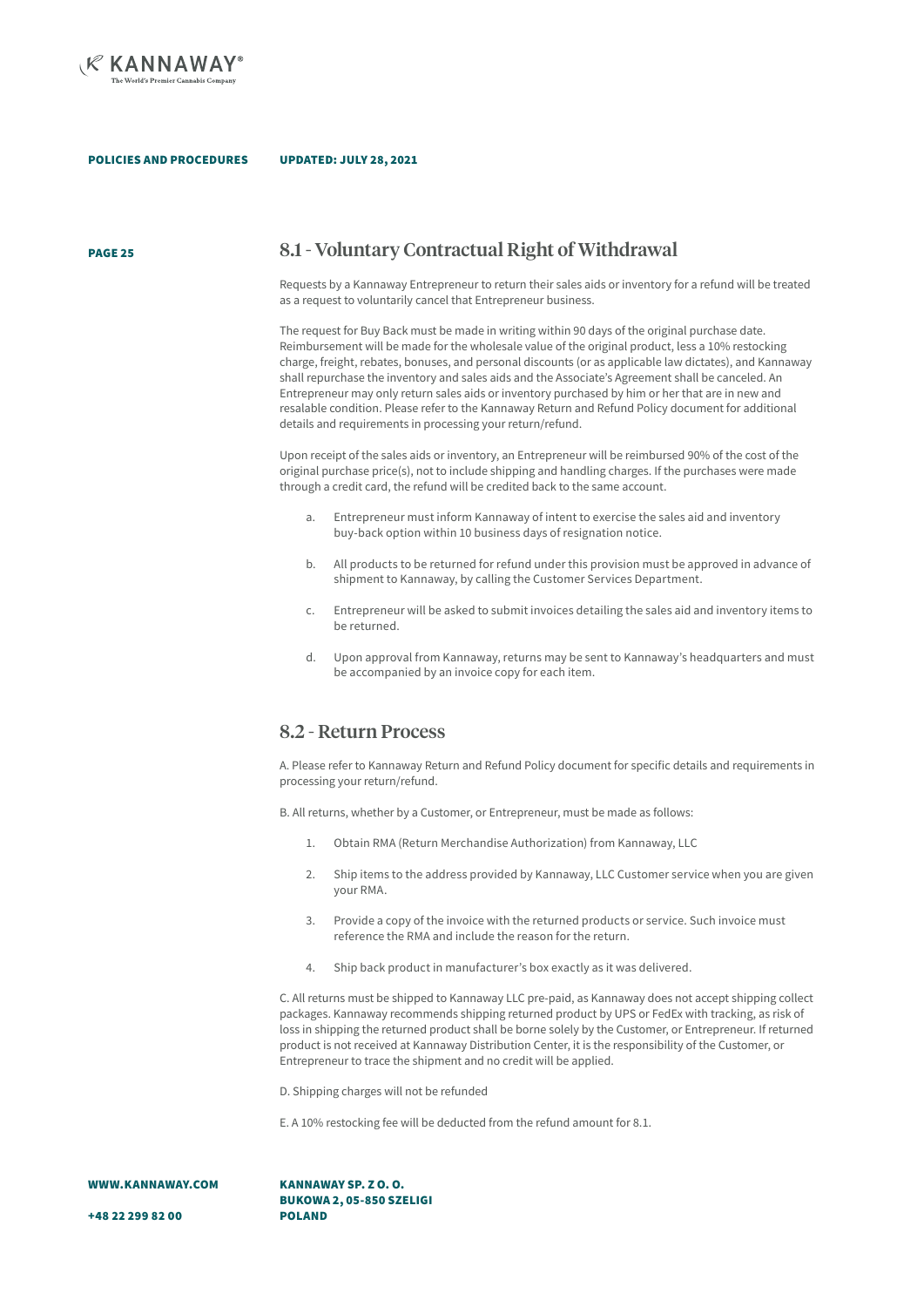

PAGE 26

## Section 9 Dispute Resolution and Disciplinary Proceedings

## 9.1 - Written Warnings, Contractual Penalties, Compensation, Indemnification from Liability

1. In the case of a first breach by the Entrepreneur of the duties governed by Section 7 a written warning will be sent by KANNAWAY, setting a deadline of 10 days to remedy the breach of duty. The Entrepreneur also undertake to repay the costs of the written warning, in particular the legal costs incurred for the written warning.

2. Reference is made explicitly to Section 16(2), according to which KANNAWAY – upon a breach of the in duties stated in Sections 8, 9 and 10(3) and (4), 18 (3) and 19, as well as in the event of a serious breach of the duties governed by Section 7, or of another applicable contractual or lawful right – is entitled to extraordinarily terminate the contract without prior written warning, though it is also entitled (at its discretion) to take the measures according to Section 11(1) upon the first breach of duty. Irrespective of the immediate right to extraordinary termination governed by Section 16(2), KANNAWAY has the right in individual cases, upon the occurrence of one of the aforementioned breaches of duty and at its own discretion, to issue a written warning within the meaning of Paragraph (1) before pronouncing extraordinary termination, whereby a shorter rectification period is allowed.

3. If, after the end of the rectification period imposed by the written warning, the same breach or one which is substantially the same re-occurs, or if the original breach is not rectified, then a contractual penalty becomes immediately payable, the amount of which is set at the discretion of KANNAWAY and is to be verified in the event of a dispute by the competent court. For the assertion of the contractual penalty, further legal costs will be incurred, which the Entrepreneur are obliged to repay.

4. The Entrepreneur are in addition liable, irrespective of the forfeited contractual penalty, for all damages incurred by KANNAWAY due to a breach of duty the Entrepreneur, except where the Entrepreneur are not responsible for the breach of duty.

5. The Entrepreneur shall indemnify KANNAWAY in the event of a claim by a third party as a result of a breach of any contractually regulated obligation or of any other infringement by the Entrepreneur against current law, upon KANNAWAY's first request. In particular, the Entrepreneur undertake to assume to this extent all costs, in particular lawyers, court costs and damages which KANNAWAY incurs in this context.

### 9.2 - Grievances and Complaints

When an Entrepreneur has a grievance or complaint with another Entrepreneur regarding any practice or conduct in relationship to their respective Kannaway businesses, the complaining Entrepreneur should first report the problem to his or her sponsor, who should review the matter and try to resolve it with the other party's Upline sponsor. If the matter cannot be resolved, it must be reported in writing to Kannaway. Kannaway will review the facts and determine if a policy violation has occurred and take appropriate action.

KANNAWAY SP. Z O. O. BUKOWA 2, 05-850 SZELIGI POLAND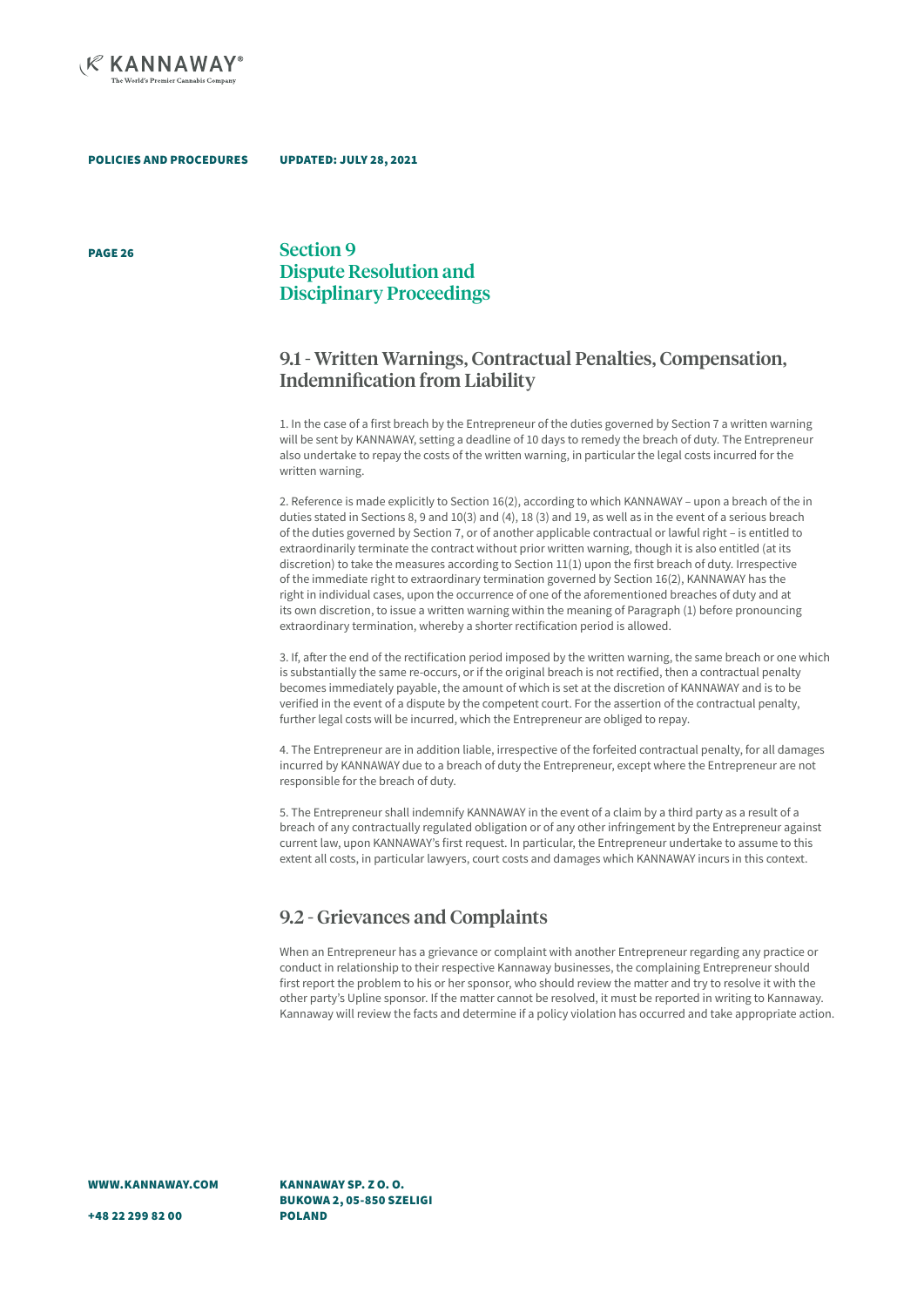

PAGE 27

### 9.3 - Product Liability Claims and Indemnification

Kannaway maintains product liability insurance to protect Kannaway and its Entrepreneur so long as a Entrepreneur are marketing Kannaway products in the regular course of conduct and in accordance with Company policies and applicable laws and regulations.

Subject to the limitations set forth in this Section, Kannaway will defend Entrepreneur from product liability claims made by third-party customers alleging injury from the use of a Kannaway product. Entrepreneur must promptly notify Kannaway in writing of any such claim, no later than ten (10) days from the date of the third-party claimant's letter alleging injury. Failure to so notify Kannaway in accordance with this Section shall alleviate any obligation of Kannaway respecting such claim.

Entrepreneur must allow Kannaway to assume the sole and absolute discretion respecting the defense of any third-party claim, and the use and choice of counsel as a condition to Kannaway's obligation to any Entrepreneur in accordance with this Section.

Kannaway shall have no obligation to indemnify an Entrepreneur against any third-party claim if:

- a. An Entrepreneur has not complied with the Agreement respecting obligations and limitations covering the distribution and/or sale of the products;
- b. Or an Entrepreneur has repackaged, altered or misused the product, made claims or given instructions or recommendations respecting the use, safety, efficacy, benefits or results, which do not comply with the approved literature of Kannaway;
- c. An Entrepreneur settles or attempts to settle a claim without Kannaway's written approval;
- d. Or the claim arises from the sole negligence or willful misconduct of an Entrepreneur.

## 9.4 - Arbitration

Any controversy or claim arising out of or relating to the Agreement, or the breach thereof, shall be settled by confidential arbitration administered by the American Arbitration Association or other recognized arbitration service, under its Commercial Arbitration Rules, and judgment on the award rendered by the arbitrator and may be entered in any court having jurisdiction thereof. Entrepreneurswaive all rights to trial by jury or to any court. All arbitration proceedings shall be held in the County of San Diego, California, unless the laws of the state in which an Entrepreneur resides expressly require the application of its laws, in which case the arbitration shall be held in the capital of that state. All parties shall be entitled to all discovery rights pursuant to the EU Rules of Civil Procedure.

NO CLASS ACTION, OR OTHER REPRESENTATIVE ACTION OR PRIVATE ATTORNEY GENERAL ACTION OR JOINDER OR CONSOLIDATION OF ANY CLAIM WITH A CLAIM OF ANOTHER PERSON OR CLASS OF CLAIMANTS SHALL BE ALLOWABLE. EMTREPRENEUR WAIVE ALL RIGHTS TO CLASS ACTION PARTICIPATION.

There shall be one arbitrator, an attorney at law, who shall have expertise in business law transactions, with a strong preference being an attorney knowledgeable in the direct selling industry, selected from the panel that the American Arbitration Panel provides. Each party to the arbitration shall be responsible for its own, costs and expenses of arbitration, including legal and filing fees. The decision of the arbitrator shall be final and binding on the parties and may, if necessary, be reduced to a judgment in any court of competent jurisdiction. This Agreement to arbitration shall survive any termination or expiration of the Agreement. Entrepreneur will keep all arbitration activities confidential.

Nothing in these Policies and Procedures shall prevent Kannaway from applying to and obtaining from any court having jurisdiction a writ of attachment, a temporary injunction, preliminary injunction,

WWW.KANNAWAY.COM

KANNAWAY SP. Z O. O. BUKOWA 2, 05-850 SZELIGI POLAND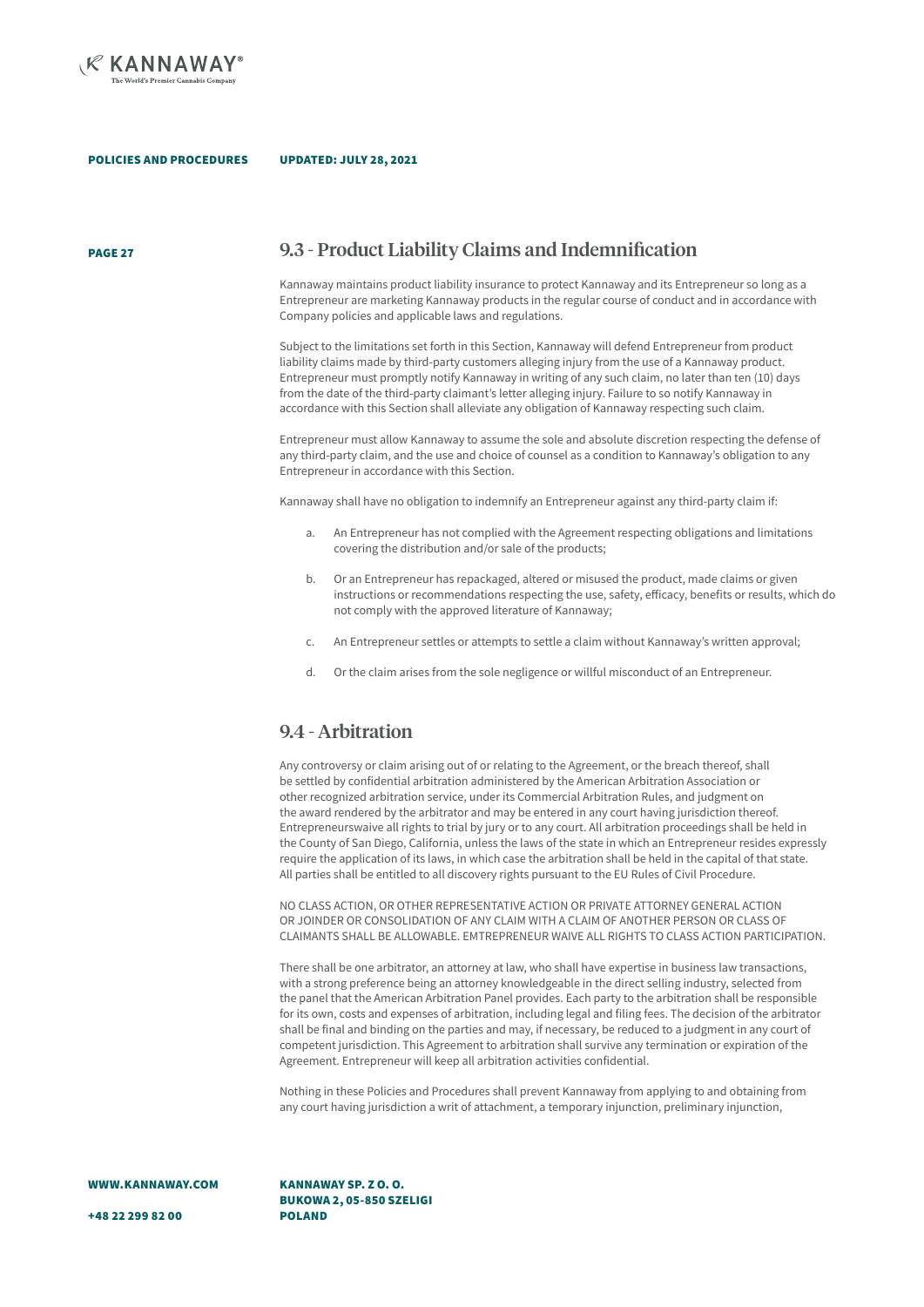

**PAGE 28 permanent injunction or other relief available to safeguard and protect Kannaway's interest prior to, and protect Kannaway's interest prior to,** during or following the filing of any arbitration or other proceeding or pending the rendition of a decision or award in connection with any arbitration or other proceeding.

### 9.5 - Governing Law, Jurisdiction and Venue

The law of the Netherlands shall govern all other matters relating to or arising from the Agreement. Jurisdiction and venue shall be the Netherlands. All disputes arising out of or in connection with the present contract shall be finally settled under the Rules of Arbitration of the International Chamber of Commerce by one or more arbitrators appointed in accordance with the said Rules.

## Section 10 Inactivity and Cancelation

### 10.1 - Effect of Cancellation

So long as an Entrepreneur remains active and complies with the terms of the Entrepreneur Agreement and these Policies and Procedures, Kannaway shall pay commissions to such Entrepreneur in accordance with the Compensation Plan. An Entrepreneur's bonuses and commissions constitute the entire consideration for the Entrepreneur's efforts in generating sales and all activities related to generating sales (including building a Downline Organization). Following an Entrepreneur's termination for inactivity, or voluntary or involuntary termination of his or her Entrepreneur Agreement (all of these methods are collectively referred to as "termination"), the former Entrepreneur shall have no right, title, claim or interest to the marketing organization that he or she operated, or any commission or bonus from the sales generated by the organization. An Entrepreneur whose business is terminated will lose all rights as a Entrepreneur. This includes the right to sell Kannaway products and services and the right to receive future commissions, bonuses or other income resulting from the sales and other activities of an Entrepreneur's former Downline sales organization. In the event of termination, Entrepreneur agree to waive all rights they may have, including but not limited to property rights, to their former Downline organization and to any bonuses, commissions or other remuneration derived from the sales and other activities of his or her former Downline organization.

Following an Entrepreneur's termination of his or her Entrepreneur Agreement, the former Entrepreneur shall not hold himself or herself out as a Kannaway Entrepreneur. An Entrepreneur whose Entrepreneur Agreement is terminated shall receive commissions and bonuses only for the last full pay period he or she was active prior to cancellation (less any amounts withheld during an investigation preceding an involuntary termination).

### 10.2 - Termination

An Entrepreneur has a right to cancel, at any time, regardless of reason. Termination must be submitted in writing to Kannaway at its principal business address. The written notice must include the Entrepreneur's signature, printed name, address and Entrepreneur ID number.

Entrepreneur who have resigned may re-apply to become an Entrepreneur with Kannaway after 6 months of inactivity (per section 4.4.3).

An Entrepreneur's position is subject to termination due to inactivity (i.e., merchant enrollments, no commissions, no sponsoring; and no attendance at any Kannaway functions, participation in any other form of Entrepreneur activity, or operation of any other Kannaway business) after being inactive for six (6) full calendar months.

WWW.KANNAWAY.COM

KANNAWAY SP. Z O. O. BUKOWA 2, 05-850 SZELIGI POLAND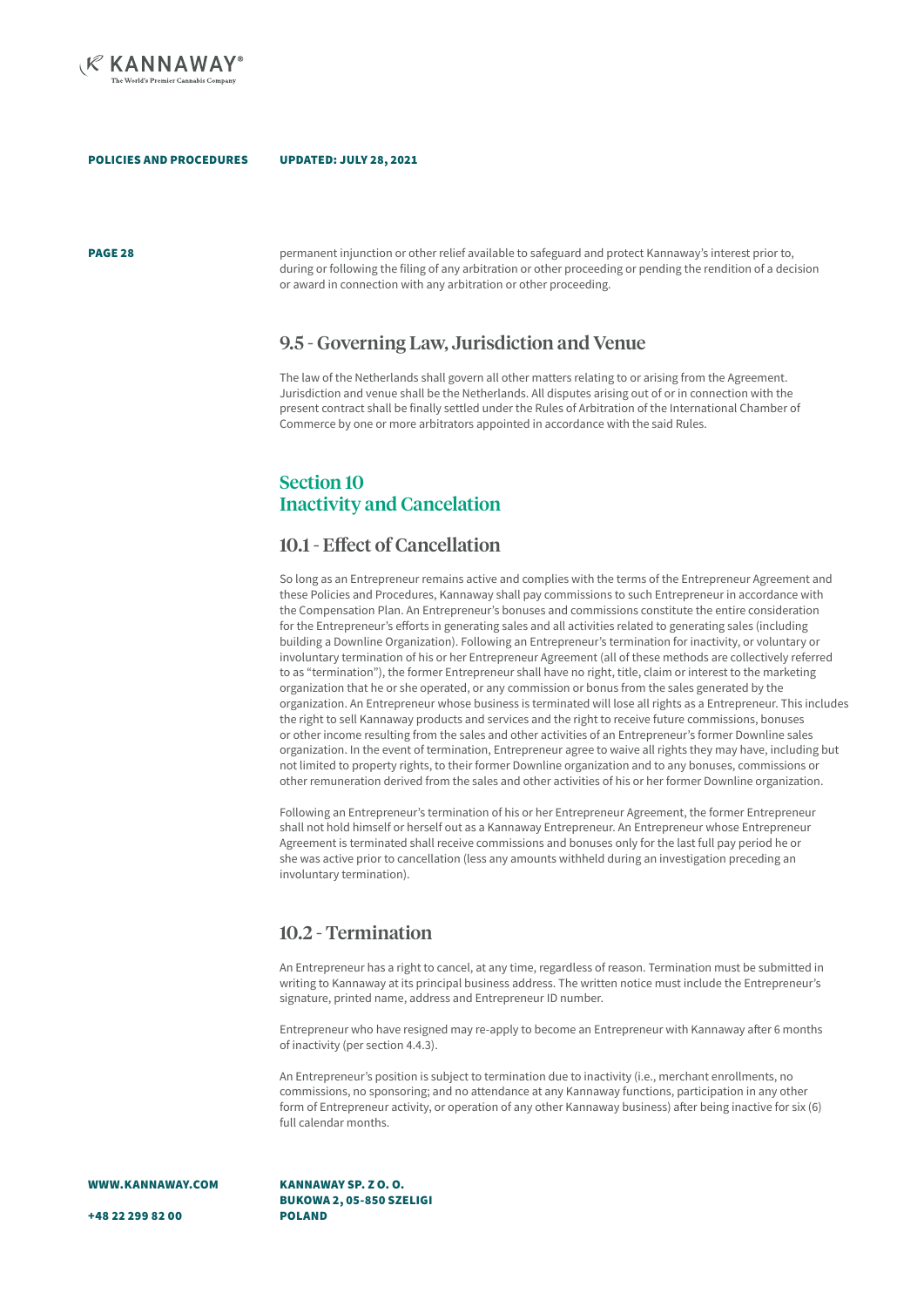

PAGE 29

An Entrepreneur's violation of any of the terms of the Agreement, including any amendments that may be made by Kannaway in its sole discretion, may result in any of the sanctions listed in Section 9.1, including the involuntary termination of his or her Entrepreneur Agreement.

Cancellation shall be effective on the date on which written notice is electronically mailed (email), mailed, faxed or delivered to an express courier to an Entrepreneur's email address, last known address (or fax number), or to his or her attorney, or when an Entrepreneur receives actual notice of termination, whichever occurs first.

### 10.3 - Non-Renewal

An Entrepreneur may also voluntarily cancel his or her Entrepreneur Agreement by failing to maintain the Agreement annually. Kannaway may also elect not to renew an Entrepreneur's Agreement.

### 10.4 - Complete Agreement

These Policies and Procedures, any and all modifications made by Kannaway, along with the Kannaway Terms of Use Agreement, Kannaway Return & Refund Document, Kannaway Privacy Policy, Kannaway Compensation Plan, and the Kannaway Marketing Do's and Don'ts make up the entire agreement between Entrepreneur and Kannaway.

### 10.5 - "Cookies" and How Kannaway Uses Them:

A "cookie" is a small data file that can be placed on your hard drive when you visit certain Web sites. Kannaway may use cookies to collect, store, and sometimes track information for statistical purposes to improve the products and services we provide and to manage our telecommunications networks. If you are a Visitor or Member we may use a cookie to save your settings and to provide customizable and personalized services. These cookies do not enable third parties to access any of your customer information. Additionally, be aware that if you visit other Web sites where you are prompted to log in or that are customizable, you may be required to accept cookies.

Advertisers and partners may also use their own cookies. We do not control use of these cookies and expressly disclaim responsibility for information collected through them.

### 10.6 - Analytical Information

Analytical information is an integral part of decision making. It puts together all the information readily available to an organization to make important decisions. The raw data is manipulated through analysis so that it is useful to an organization in a specific way. Analytical information can be the first step to becoming one of the many analyzing tools that an organization use to make decisions.

For further information please see our privacy policy documentation.

WWW.KANNAWAY.COM

KANNAWAY SP. Z O. O. BUKOWA 2, 05-850 SZELIGI POLAND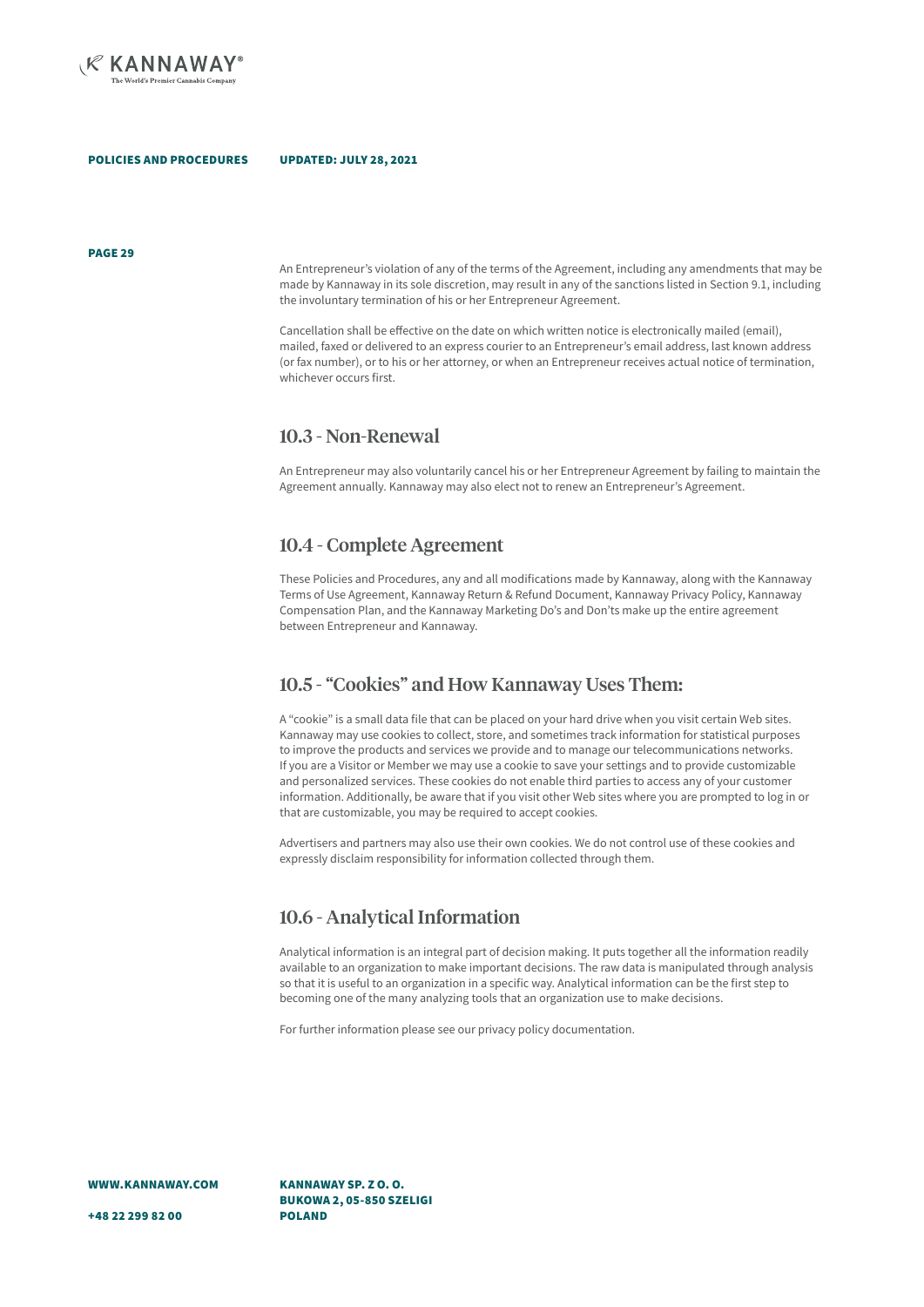

PAGE 30

#### 10.6.1 Kannaway Privacy Policy

Your privacy is very important to us. We want to make your experience on the Internet as enjoyable and rewarding as possible, and we want you to use the Internet's vast array of information, tools, and opportunities with complete confidence.

We have created this Kannaway Privacy Policy to demonstrate our firm commitment to privacy and security. This Privacy Policy describes how Kannaway collects information from all end users of our Internet services (the "Services") such as those who access some of our Services but do not have accounts ("Visitors") as well as those who may purchase Products and/or pay a monthly service fee to subscribe to the Service ("Members"). This policy also describes what we do with the information we collect, and the choices Visitors and Members have concerning the collection and use of such information. We request that you read this Privacy Policy carefully.

For further information please see our privacy policy documentation

### 10.7 - Smartship payments

Smartships are recurring orders/subscription orders – is a feature which makes it possible for customers to create a series of future orders, which are then automatically generated and paid at intervals selected by the customer during checkout. Recurring billing is a payment model used when a subscription business charges a customer's credit card for products or services on a regular billing schedule. Subscription services tend to charge this on a monthly or annual schedule, until the customer withdraws permission or cancels their subscription.

## 10.8 - Smartships/recurring orders/subscription orders

The Entrepreneur are prohibited from passing on, saving or using the personal or customer-specific data of end customers of which they become cognizant, beyond the extent of contractual rights and/or requirements.

Download PDF

Have a question?

+48 22 299 82 00 9 AM – 5 PM supporteurope@kannaway.com

- PRODUCTS
- PURPOSE
- PEOPLE
- EVENTS
- NEWS
- Return & Refund Policy

• HELP

- Website Disclaimer
- Privacy Policy
- Terms and Conditions
- Policies and Procedures

WWW.KANNAWAY.COM

KANNAWAY SP. Z O. O. BUKOWA 2, 05-850 SZELIGI POLAND